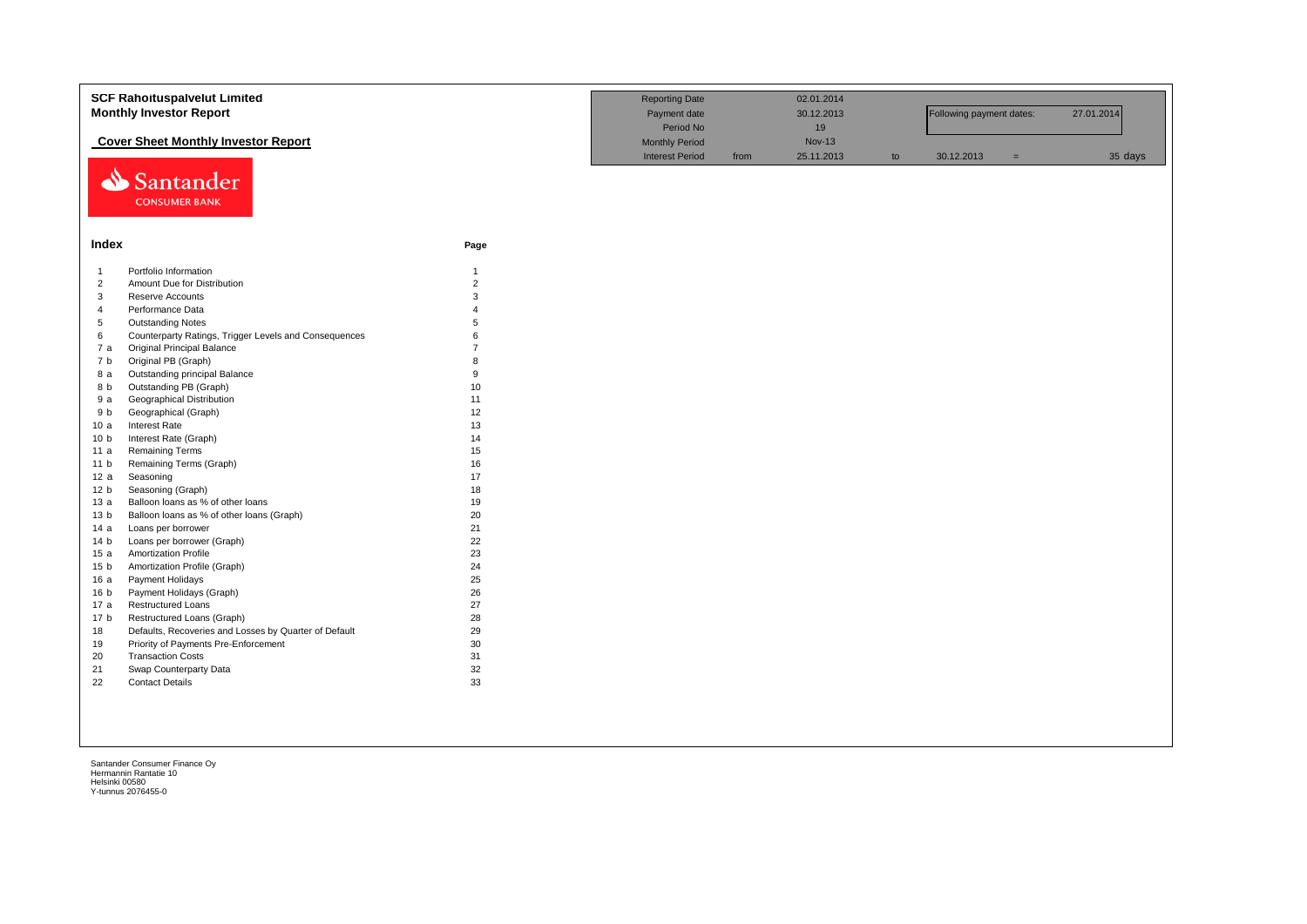| <b>SCF Rahoituspalvelut Limited</b>                  |                                                | <b>Reporting Date</b>                                   | 02.01.2014          |                   |         |
|------------------------------------------------------|------------------------------------------------|---------------------------------------------------------|---------------------|-------------------|---------|
| <b>Monthly Investor Report</b>                       |                                                | Payment date<br>Period No                               | 30.12.2013          |                   |         |
| 1. Portfolio Information                             |                                                |                                                         | 19<br><b>Nov-13</b> |                   |         |
|                                                      |                                                | <b>Monthly Period</b><br><b>Interest Period</b><br>from | 25.11.2013          |                   |         |
| Santander<br>⇘<br><b>CONSUMER BANK</b>               |                                                |                                                         |                     | to $30.12.2013 =$ | 35 days |
|                                                      | <b>Current Period</b>                          | <b>Previous Period</b>                                  |                     |                   |         |
|                                                      | <b>Aggregated Outstanding</b>                  | <b>Aggregated Outstanding</b>                           |                     |                   |         |
| <b>Outstanding receivables</b>                       | <b>Principal Amount</b>                        | <b>Principal Amount</b>                                 |                     |                   |         |
|                                                      |                                                |                                                         |                     |                   |         |
| <b>Opening balance</b>                               | 150 160 974,55 EUR                             | 162 579 524,12 EUR                                      |                     |                   |         |
| Scheduled Loan Principal Repayments                  | 5 645 399,13 EUR                               | 5 966 522,28 EUR                                        |                     |                   |         |
| Prepayments                                          | 4729 620,52 EUR                                | 6 312 794,32 EUR                                        |                     |                   |         |
| <b>Deemed Collections</b>                            | 16 303,03 EUR                                  | - EUR                                                   |                     |                   |         |
| <b>Total Principal Payments Received</b>             | 10 391 322,68 EUR                              | 12 279 316,60 EUR                                       |                     |                   |         |
|                                                      |                                                |                                                         |                     |                   |         |
| New Defaulted Auto Loans in Period                   |                                                | <b>EUR</b>                                              |                     |                   |         |
| <b>Closing Balance</b>                               | 124 981,56<br><b>EUR</b><br>139 644 670,31 EUR | 139 232,97 EUR<br>150 160 974,55 EUR                    |                     |                   |         |
|                                                      |                                                |                                                         |                     |                   |         |
|                                                      |                                                |                                                         |                     |                   |         |
| <b>Total revenue collections</b>                     |                                                |                                                         |                     |                   |         |
| Revenue and fees received on loan balances           | 789 237,83 EUR                                 | 920 823,02 EUR                                          |                     |                   |         |
| recoveries on loans in default                       | 307 182,59 EUR                                 | 9558,74 EUR                                             |                     |                   |         |
| of which proceeds from bad debt sales                | <b>EUR</b><br>$\sim 10$                        | - EUR                                                   |                     |                   |         |
| of which due to proceeds exceeding valuation         | <b>EUR</b><br>$\sim$                           | <b>EUR</b><br>$\sim$                                    |                     |                   |         |
| Total revenue received in period                     | 1 096 420,42 EUR                               | 930 381,76 EUR                                          |                     |                   |         |
|                                                      |                                                |                                                         |                     |                   |         |
| # Loans                                              |                                                |                                                         |                     |                   |         |
| At beginning of period                               | 21 324 Loans                                   | 22 474 Loans                                            |                     |                   |         |
| Paid in full                                         | 989 Loans                                      | 1 133 Loans                                             |                     |                   |         |
| Repurchased (Deemed Collections)                     | 2 Loans                                        | - Loans                                                 |                     |                   |         |
| New loans into Default                               | 14 Loans                                       | 17 Loans                                                |                     |                   |         |
| of which required payment to customer upon valuation | 1 Loans                                        | 1 Loans                                                 |                     |                   |         |
| At end of period                                     | 20 319 Loans                                   | 21 324 Loans                                            |                     |                   |         |
|                                                      |                                                |                                                         |                     |                   |         |
|                                                      |                                                |                                                         |                     |                   |         |
| Weighted Average Loan Return                         | 6,54 %                                         |                                                         |                     |                   |         |
|                                                      |                                                |                                                         |                     |                   |         |
|                                                      |                                                |                                                         |                     |                   |         |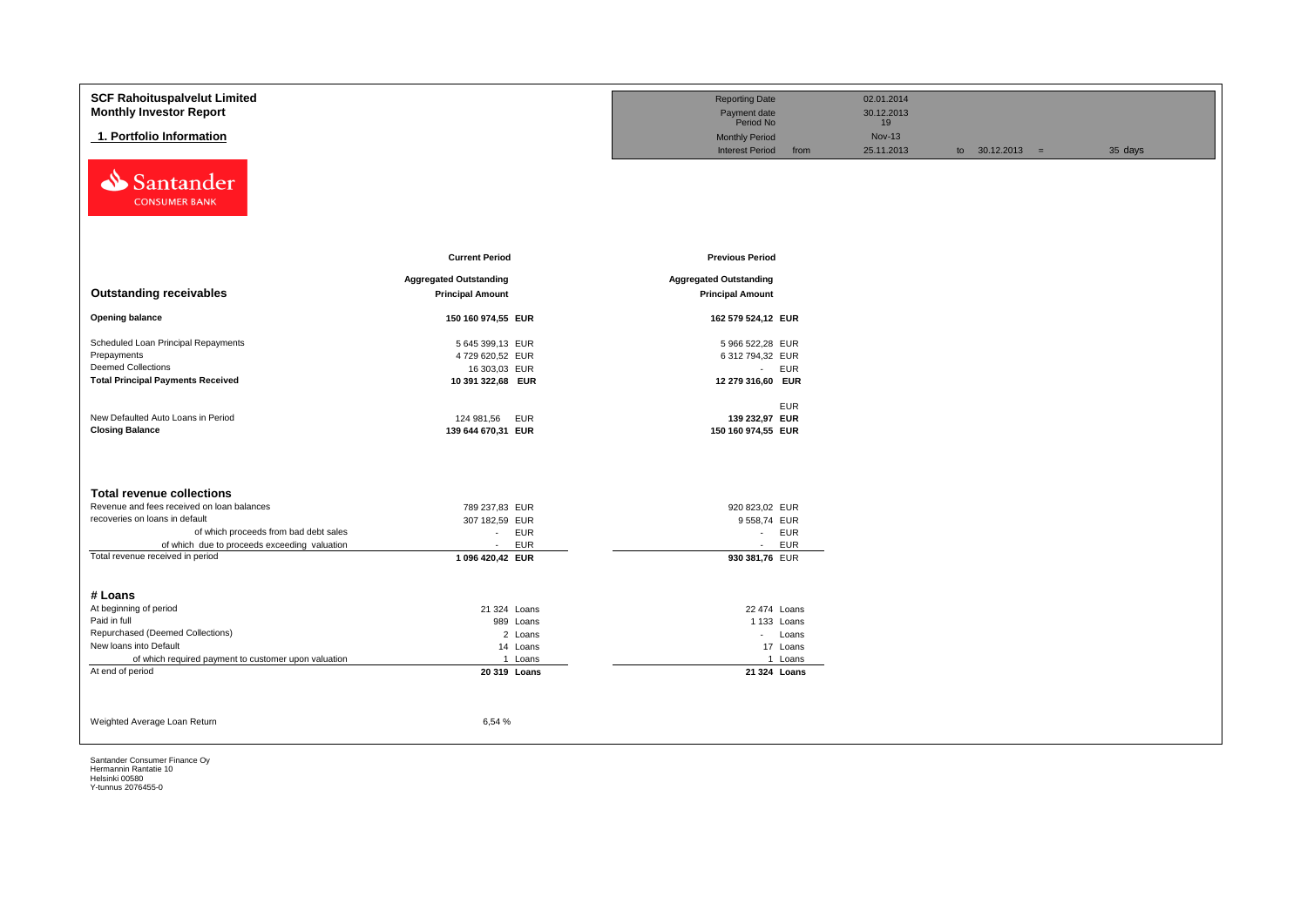| <b>SCF Rahoituspalvelut Limited</b><br><b>Monthly Investor Report</b><br>2. Amount Due for Distribution                           |                         | <b>Reporting Date</b><br>Payment date<br>Period No<br><b>Monthly Period</b><br><b>Interest Period</b> | from | 02.01.2014<br>30.12.2013<br>19<br><b>Nov-13</b><br>25.11.2013 | to | 30.12.2013 | $=$ | 35 days |
|-----------------------------------------------------------------------------------------------------------------------------------|-------------------------|-------------------------------------------------------------------------------------------------------|------|---------------------------------------------------------------|----|------------|-----|---------|
| Santander<br><b>CONSUMER BANK</b>                                                                                                 |                         |                                                                                                       |      |                                                               |    |            |     |         |
| <b>Purchaser Available Distribution Amount</b>                                                                                    | <b>Current Period</b>   |                                                                                                       |      |                                                               |    |            |     |         |
| a. Collections (Principal, interest, and fee etc)                                                                                 | 11 487 743,10 EUR       |                                                                                                       |      |                                                               |    |            |     |         |
| b. Stamp Duty, Taxes, Liabilities etc. Paid by the Seller to the Purchaser                                                        | 0,00 EUR                |                                                                                                       |      |                                                               |    |            |     |         |
| c. Default, Interest, Indemnities etc Paid by the Seller to the Purchaser<br>d. Other amounts Paid by the Seller to the Purchaser | 0,00 EUR<br>0,00 EUR    |                                                                                                       |      |                                                               |    |            |     |         |
| e. Interest Earned by the Purchaser                                                                                               | 0,00 EUR                |                                                                                                       |      |                                                               |    |            |     |         |
| <b>Total Amount for Purchaser Available Distribution Amount</b>                                                                   | 11 487 743,10 EUR       |                                                                                                       |      |                                                               |    |            |     |         |
| <b>Issuer Available Distribution Amount</b>                                                                                       | <b>Current Period</b>   |                                                                                                       |      |                                                               |    |            |     |         |
| a. Amounts due to Issuer from Purchaser under the Loan Agreement                                                                  | 11 411 726,67 EUR       |                                                                                                       |      |                                                               |    |            |     |         |
| b. Reserve Fund                                                                                                                   | 4 504 781,19 EUR        |                                                                                                       |      |                                                               |    |            |     |         |
| c. Swap counterparty payment to the Issuer                                                                                        | 0,00 EUR                |                                                                                                       |      |                                                               |    |            |     |         |
| d. Drawings under the Liquidity Facility<br>e. Interest Earned by the Issuer                                                      | 0,00 EUR<br>-143,26 EUR |                                                                                                       |      |                                                               |    |            |     |         |
| Total Amount for Issuer Available Distribution Amount                                                                             | 15 916 364,60 EUR       |                                                                                                       |      |                                                               |    |            |     |         |
|                                                                                                                                   |                         |                                                                                                       |      |                                                               |    |            |     |         |
|                                                                                                                                   |                         |                                                                                                       |      |                                                               |    |            |     |         |
|                                                                                                                                   |                         |                                                                                                       |      |                                                               |    |            |     |         |
|                                                                                                                                   |                         |                                                                                                       |      |                                                               |    |            |     |         |
|                                                                                                                                   |                         |                                                                                                       |      |                                                               |    |            |     |         |
|                                                                                                                                   |                         |                                                                                                       |      |                                                               |    |            |     |         |
|                                                                                                                                   |                         |                                                                                                       |      |                                                               |    |            |     |         |
|                                                                                                                                   |                         |                                                                                                       |      |                                                               |    |            |     |         |
|                                                                                                                                   |                         |                                                                                                       |      |                                                               |    |            |     |         |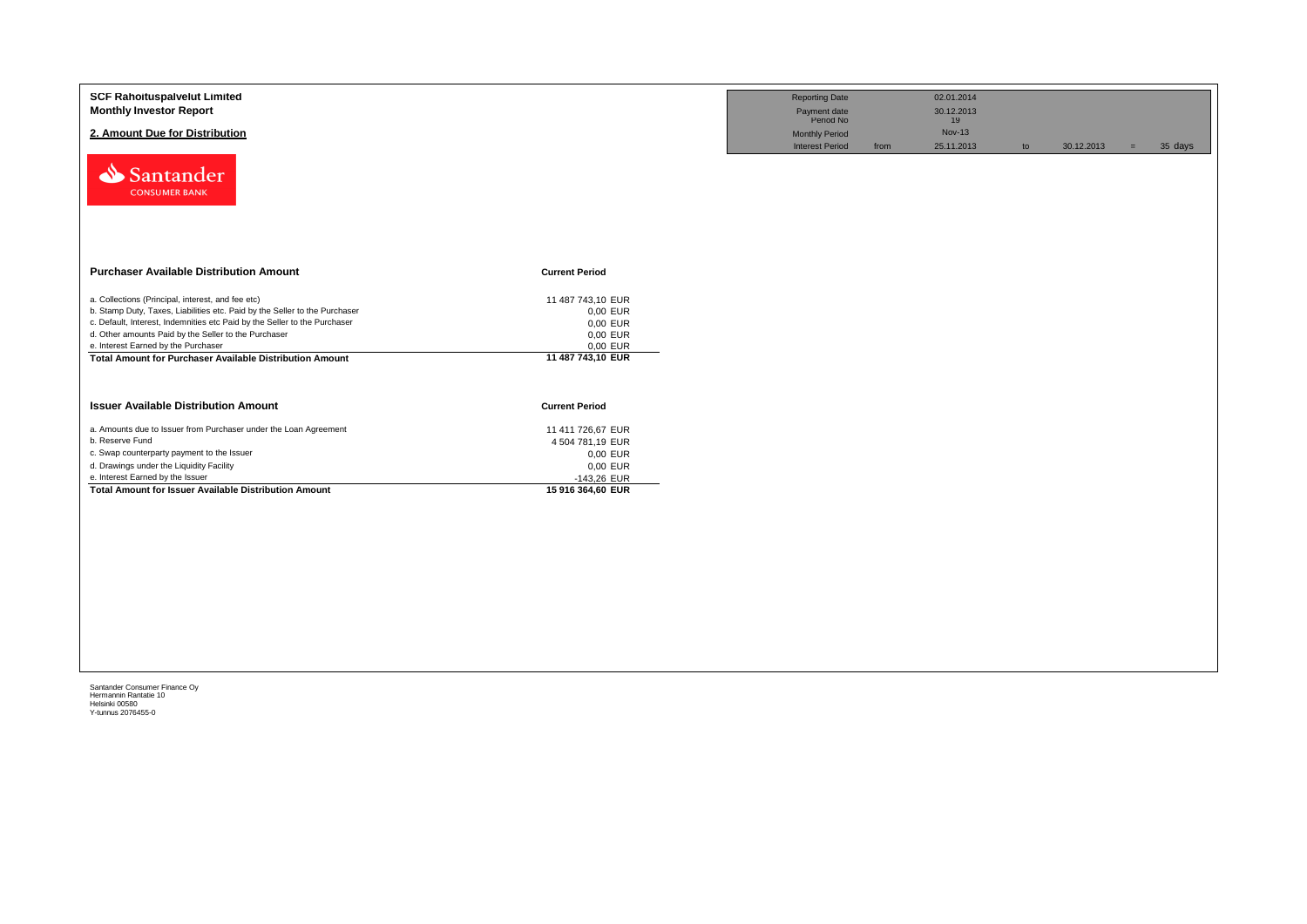| <b>SCF Rahoituspalvelut Limited</b><br><b>Monthly Investor Report</b><br>3. Reserve Accounts<br>Santander                                                                                                                                                                                                                                                                              |                              | <b>Reporting Date</b><br>Payment date<br>Period No<br><b>Monthly Period</b><br><b>Interest Period</b>              | from | 02.01.2014<br>30.12.2013<br>19<br><b>Nov-13</b><br>25.11.2013 | to | 30.12.2013 | $=$ | 35 days |  |  |  |
|----------------------------------------------------------------------------------------------------------------------------------------------------------------------------------------------------------------------------------------------------------------------------------------------------------------------------------------------------------------------------------------|------------------------------|--------------------------------------------------------------------------------------------------------------------|------|---------------------------------------------------------------|----|------------|-----|---------|--|--|--|
| <b>CONSUMER BANK</b><br><b>Note Balance</b><br>Beginning of Period<br>End of Period                                                                                                                                                                                                                                                                                                    |                              | 150 159 373,00 EUR<br>139 643 751,00 EUR                                                                           |      |                                                               |    |            |     |         |  |  |  |
| <b>Reserve Fund</b><br><b>Beginning of Period</b><br>Cash Outflow<br>Cash Inflow<br>End of Period<br>Required Reserve Amount<br>Servicer Advance Reserve Fund<br>Beginning of Period                                                                                                                                                                                                   | in %<br>3,0%<br>2,8%<br>2,8% | 4 504 781,19 EUR<br>4 504 781,19 EUR<br>4 189 312,53 EUR<br>4 189 312,53 EUR<br>4 189 312,53 EUR<br>100 000,00 EUR |      |                                                               |    |            |     |         |  |  |  |
| <b>EUR</b><br>Cash Outflow<br>$\sim$<br><b>EUR</b><br>Cash Inflow<br>$\overline{\phantom{a}}$<br>100 000,00 EUR<br>End of Period<br>100 000,00 EUR<br>Required Reserve Amount<br><b>Set-off from Deposits</b><br>No borrowers whose loans were sold to SCF Rahoituspalvelut Ltd held deposits with Santander Consumer Finance Oy. The risk of set-off from deposits is therefore zero. |                              |                                                                                                                    |      |                                                               |    |            |     |         |  |  |  |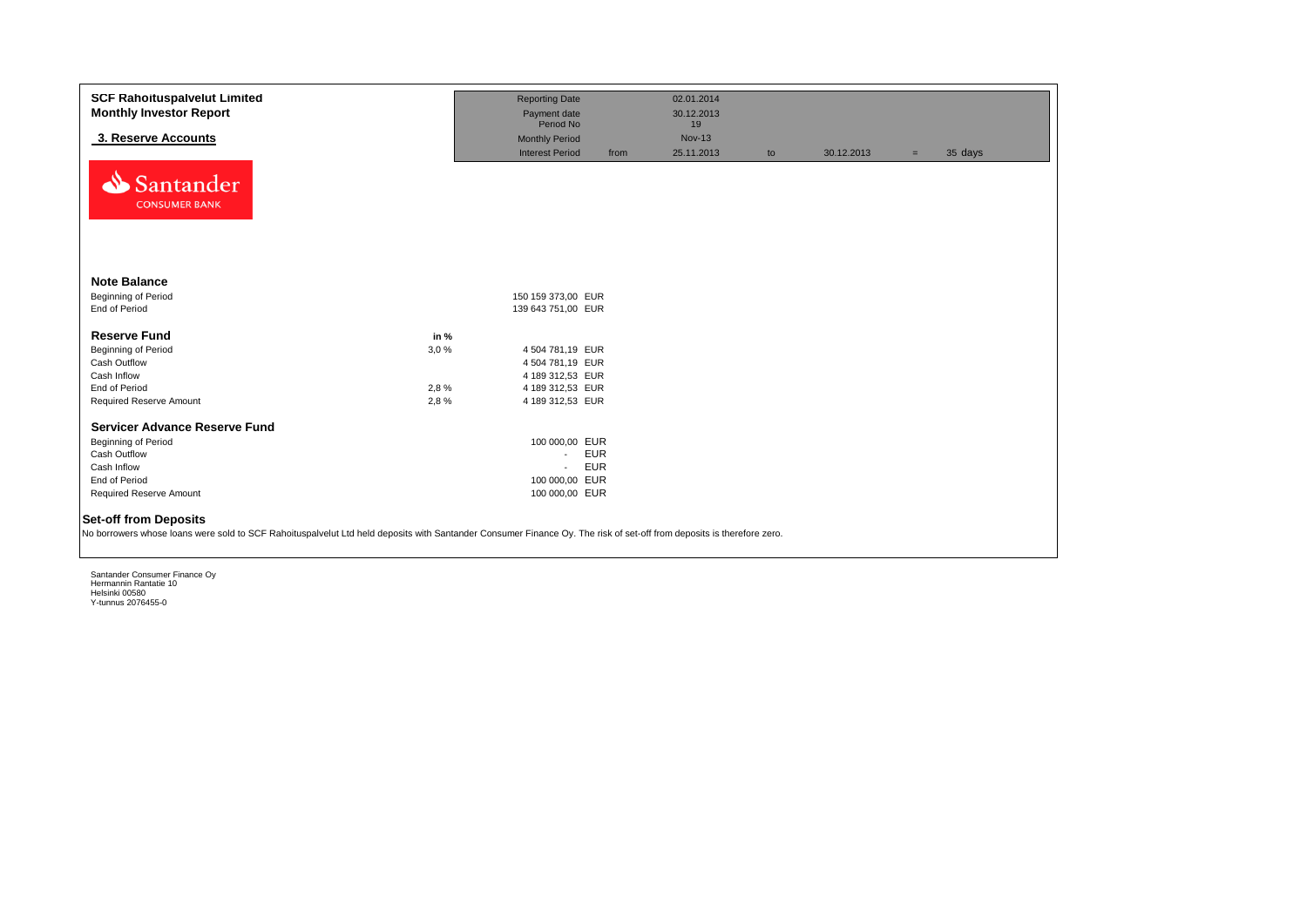| <b>Asset Balance</b><br>Beginning of Period<br>150 160 974,55 EUR<br>End of Period<br>139 644 670,31 EUR<br><b>Portfolio Performance:</b><br><b>EUR</b><br>$\%$<br># loans<br><b>Performing Receivables:</b><br>126 705 526,82<br>90,73%<br>18 5 94<br>Current<br>9 676 237,77<br>6,93 %<br>1 2 8 3<br>1-30 days past due<br><b>Delinquent Receivables:</b><br>2 415 920,97<br>1,73 %<br>31-60 days past due<br>316<br>621 618,60<br>0,45 %<br>92<br>61-90 days past due<br>156 578,20<br>0,11%<br>21<br>91-120 days past due<br>55 433,44<br>0,04 %<br>10<br>121-150 days past due<br>13 354,51<br>0,01%<br>151-180 days past due<br>$\mathbf{3}$<br><b>Total Performing and Delinquent</b><br>139 644 670,31<br>100,00%<br>20 319<br>124 981,56<br>14<br><b>Current Period Defaults</b><br>2 618 954,62<br>276<br><b>Cumulative Defaults</b><br>307 182,59<br><b>Current Period Recoveries</b><br>1 533 336,29<br><b>Cumulative Recoveries</b> | <b>SCF Rahoituspalvelut Limited</b><br><b>Monthly Investor Report</b><br>4. Performance Data<br>Santander<br><b>CONSUMER BANK</b> |  | <b>Reporting Date</b><br>Payment date<br>Period No<br><b>Monthly Period</b><br><b>Interest Period</b> | from | 02.01.2014<br>$\begin{array}{r} 30.12.2013 \\ 19 \end{array}$<br><b>Nov-13</b><br>25.11.2013 | to | 30.12.2013 | $\qquad \qquad =$ | 35 days |
|--------------------------------------------------------------------------------------------------------------------------------------------------------------------------------------------------------------------------------------------------------------------------------------------------------------------------------------------------------------------------------------------------------------------------------------------------------------------------------------------------------------------------------------------------------------------------------------------------------------------------------------------------------------------------------------------------------------------------------------------------------------------------------------------------------------------------------------------------------------------------------------------------------------------------------------------------|-----------------------------------------------------------------------------------------------------------------------------------|--|-------------------------------------------------------------------------------------------------------|------|----------------------------------------------------------------------------------------------|----|------------|-------------------|---------|
|                                                                                                                                                                                                                                                                                                                                                                                                                                                                                                                                                                                                                                                                                                                                                                                                                                                                                                                                                  |                                                                                                                                   |  |                                                                                                       |      |                                                                                              |    |            |                   |         |
|                                                                                                                                                                                                                                                                                                                                                                                                                                                                                                                                                                                                                                                                                                                                                                                                                                                                                                                                                  |                                                                                                                                   |  |                                                                                                       |      |                                                                                              |    |            |                   |         |
|                                                                                                                                                                                                                                                                                                                                                                                                                                                                                                                                                                                                                                                                                                                                                                                                                                                                                                                                                  |                                                                                                                                   |  |                                                                                                       |      |                                                                                              |    |            |                   |         |
|                                                                                                                                                                                                                                                                                                                                                                                                                                                                                                                                                                                                                                                                                                                                                                                                                                                                                                                                                  |                                                                                                                                   |  |                                                                                                       |      |                                                                                              |    |            |                   |         |
|                                                                                                                                                                                                                                                                                                                                                                                                                                                                                                                                                                                                                                                                                                                                                                                                                                                                                                                                                  |                                                                                                                                   |  |                                                                                                       |      |                                                                                              |    |            |                   |         |
|                                                                                                                                                                                                                                                                                                                                                                                                                                                                                                                                                                                                                                                                                                                                                                                                                                                                                                                                                  |                                                                                                                                   |  |                                                                                                       |      |                                                                                              |    |            |                   |         |
|                                                                                                                                                                                                                                                                                                                                                                                                                                                                                                                                                                                                                                                                                                                                                                                                                                                                                                                                                  |                                                                                                                                   |  |                                                                                                       |      |                                                                                              |    |            |                   |         |
|                                                                                                                                                                                                                                                                                                                                                                                                                                                                                                                                                                                                                                                                                                                                                                                                                                                                                                                                                  |                                                                                                                                   |  |                                                                                                       |      |                                                                                              |    |            |                   |         |
|                                                                                                                                                                                                                                                                                                                                                                                                                                                                                                                                                                                                                                                                                                                                                                                                                                                                                                                                                  |                                                                                                                                   |  |                                                                                                       |      |                                                                                              |    |            |                   |         |
|                                                                                                                                                                                                                                                                                                                                                                                                                                                                                                                                                                                                                                                                                                                                                                                                                                                                                                                                                  |                                                                                                                                   |  |                                                                                                       |      |                                                                                              |    |            |                   |         |
|                                                                                                                                                                                                                                                                                                                                                                                                                                                                                                                                                                                                                                                                                                                                                                                                                                                                                                                                                  |                                                                                                                                   |  |                                                                                                       |      |                                                                                              |    |            |                   |         |
|                                                                                                                                                                                                                                                                                                                                                                                                                                                                                                                                                                                                                                                                                                                                                                                                                                                                                                                                                  |                                                                                                                                   |  |                                                                                                       |      |                                                                                              |    |            |                   |         |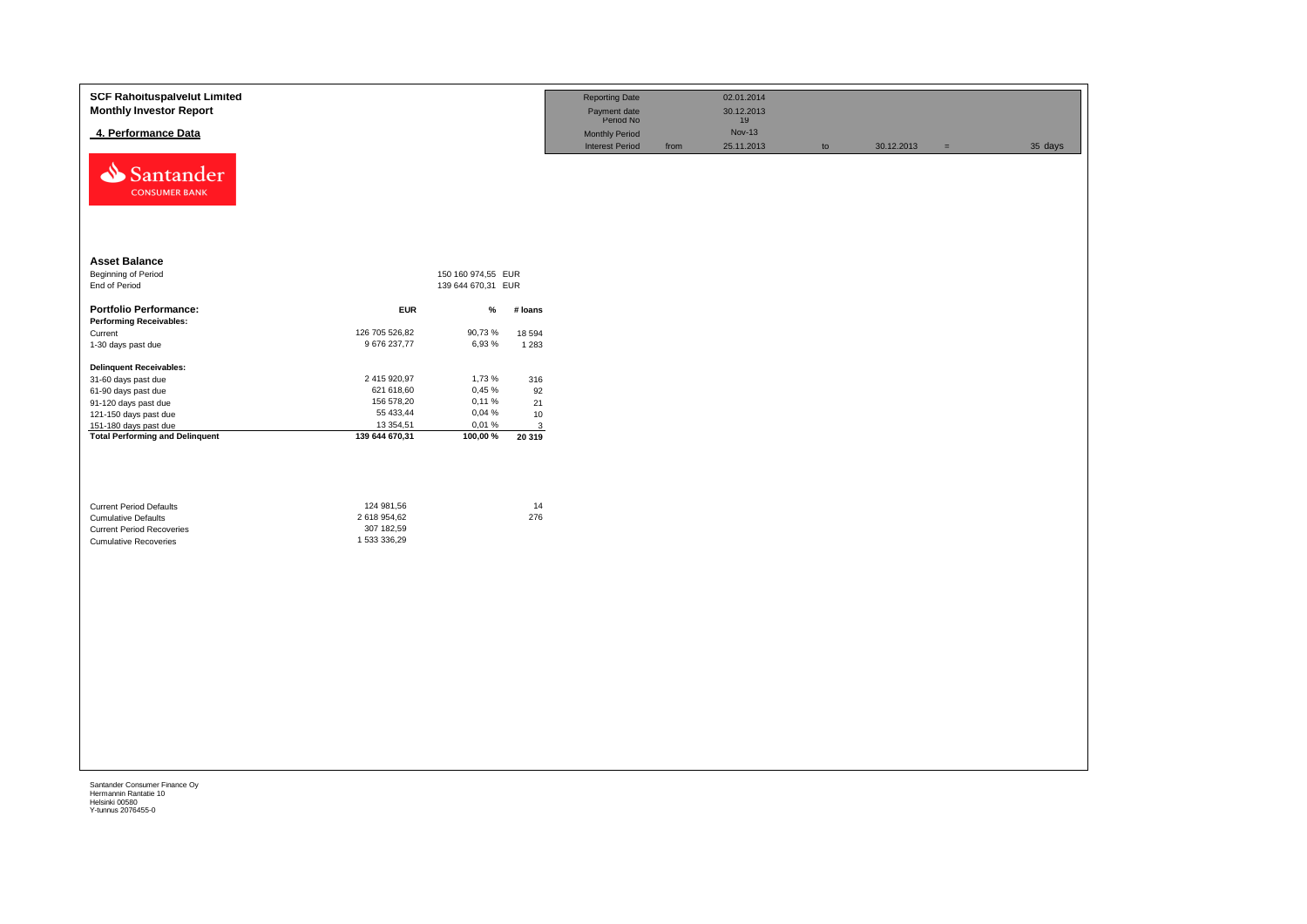| <b>SCF Rahoituspalvelut Limited</b> | <b>Reporting Date</b>     |      | 02.01.2014    |            |         |
|-------------------------------------|---------------------------|------|---------------|------------|---------|
| <b>Monthly Investor Report</b>      | Payment date<br>Period No |      | 30.12.2013    |            |         |
| 5. Outstanding Notes                | <b>Monthly Period</b>     |      | <b>Nov-13</b> |            |         |
|                                     | <b>Interest Period</b>    | from | 25.11.2013    | 30.12.2013 | 35 days |



| 1. Note Balance                                       | <b>All Notes</b>   | <b>Class A</b>     | <b>Class A</b>            | <b>Class B</b>    | <b>Class B</b> |
|-------------------------------------------------------|--------------------|--------------------|---------------------------|-------------------|----------------|
| <b>General Note Information</b>                       |                    |                    |                           |                   |                |
| <b>ISIN Code</b>                                      |                    | N/A                | $\boldsymbol{\mathsf{x}}$ | N/A               | N/A            |
| Currency                                              |                    | <b>EUR</b>         | <b>EUR</b>                | <b>EUR</b>        | <b>EUR</b>     |
| Initial Tranching                                     | 100 %              | 83 %               | 0%                        | 16 %              | 0,005%         |
| Legal Final Maturity Date                             |                    | 25.01.2020         | 25.01.2020                | 25.01.2020        | 43855          |
| Rating (Fitch/Moody's)                                |                    | AAAsf/Aaa(sf)      | AAAsf/Aaa(sf)             | N/A               | N/A            |
| Initial Notes Aggregate Principal Outstanding Balance | 481 959 000.00 EUR | 402 400 000.00 EUR | 35 000.00 EUR             | 79 500 000.00 EUR | 24000 EUR      |
| Initial Nominal per Note                              |                    | 100000,00 EUR      | 1000,00 EUR               | 100 000,00 EUR    | 1000 EUR       |
| Initial Number of Notes per Class                     | 4878               | 4024               | 35                        | 795               | 24             |
|                                                       |                    |                    |                           |                   |                |
| Current Note Information                              |                    |                    |                           |                   |                |
| Class Principal Outstanding Opening Balance           | 150 159 373.00 EUR | 70 629 229.80 EUR  | 6 143.20 EUR              | 79 500 000.00 EUR | 24 000,00 EUR  |
| Available Distribution Amount                         | 11 487 743.10 EUR  |                    |                           |                   |                |
| Amortisation                                          | 10 515 622.00 EUR  |                    |                           |                   |                |
| Redemption per Class                                  | 10 515 622,00 EUR  | 10 514 712,00 EUR  | 910,00 EUR                | 0,00 EUR          | 0.00 EUR       |
| Redemption per Note                                   |                    | 2 613.00 EUR       | 26,00 EUR                 | 0.00 EUR          | 0.00 EUR       |
| Class Principal Outstanding Closing Balance           | 139 643 751,00 EUR | 60 114 522,35 EUR  | 5 228,65 EUR              | 79 500 000,00 EUR | 24 000,00 EUR  |
| <b>Current Tranching</b>                              |                    | 43,05 %            | 0,00%                     | 56,93 %           | 0.02%          |
| Current Pool Factor                                   |                    | 0,15               | 0,15                      | 1.00              | 1,00           |

| 2. Payments to Investors per Note                  | <b>All Notes</b> | <b>Class A</b> | <b>Class A</b>                         | <b>Class B</b> | <b>Class B</b> |
|----------------------------------------------------|------------------|----------------|----------------------------------------|----------------|----------------|
| Interest Rate Basis: 1-M EURIBOR / Spread          | 0.13%            | 1.00 %         | 1.00 %                                 | 1.10%          | 1.10 %         |
| Day Count Convention                               |                  | 35,00          | 35,00                                  | 35,00          | 35,00          |
| <b>Interest Days</b>                               | 35               |                |                                        |                |                |
| Principal Outstanding per Note Beginning of Period |                  | 17 552.00 EUR  | 175.52 EUR                             | 100 000,00 EUR | 1 000.00 EUR   |
| >Principal Repayment per note                      |                  | 2 613.00 EUR   | 26.13 EUR                              | 0,00 EUR       | 0.00 EUR       |
| Principal Outstanding per Note End of Period       |                  | 14 939.00 EUR  | 149.39 EUR                             | 100 000,00 EUR | 1 000.00 EUR   |
| >Interest accrued for the period                   |                  | 19.00 EUR      | <b>EUR</b>                             | 119.00 EUR     | 1.00 EUR       |
| <b>Interest Payment</b>                            | 171 085.00       | 76 456.00 EUR  | <b>EUR</b><br>$\overline{\phantom{a}}$ | 94 605.00 EUR  | 24.00 EUR      |
| Interest Payment per Note                          |                  | 19,00 EUR      | <b>EUR</b>                             | 119,00 EUR     | 1,00 EUR       |
| 3. Credit Enhancements                             |                  |                |                                        |                |                |
| Initial total CE (Subordination, Reserve)          |                  | 18,00 %        |                                        |                | 1.50 %         |
| Current CE (incl. Excess Spread)                   |                  | 62,78%         |                                        |                | 5,83%          |
| Current CE (excl. Excess Spread)                   |                  | 59,95 %        |                                        |                | 3,00 %         |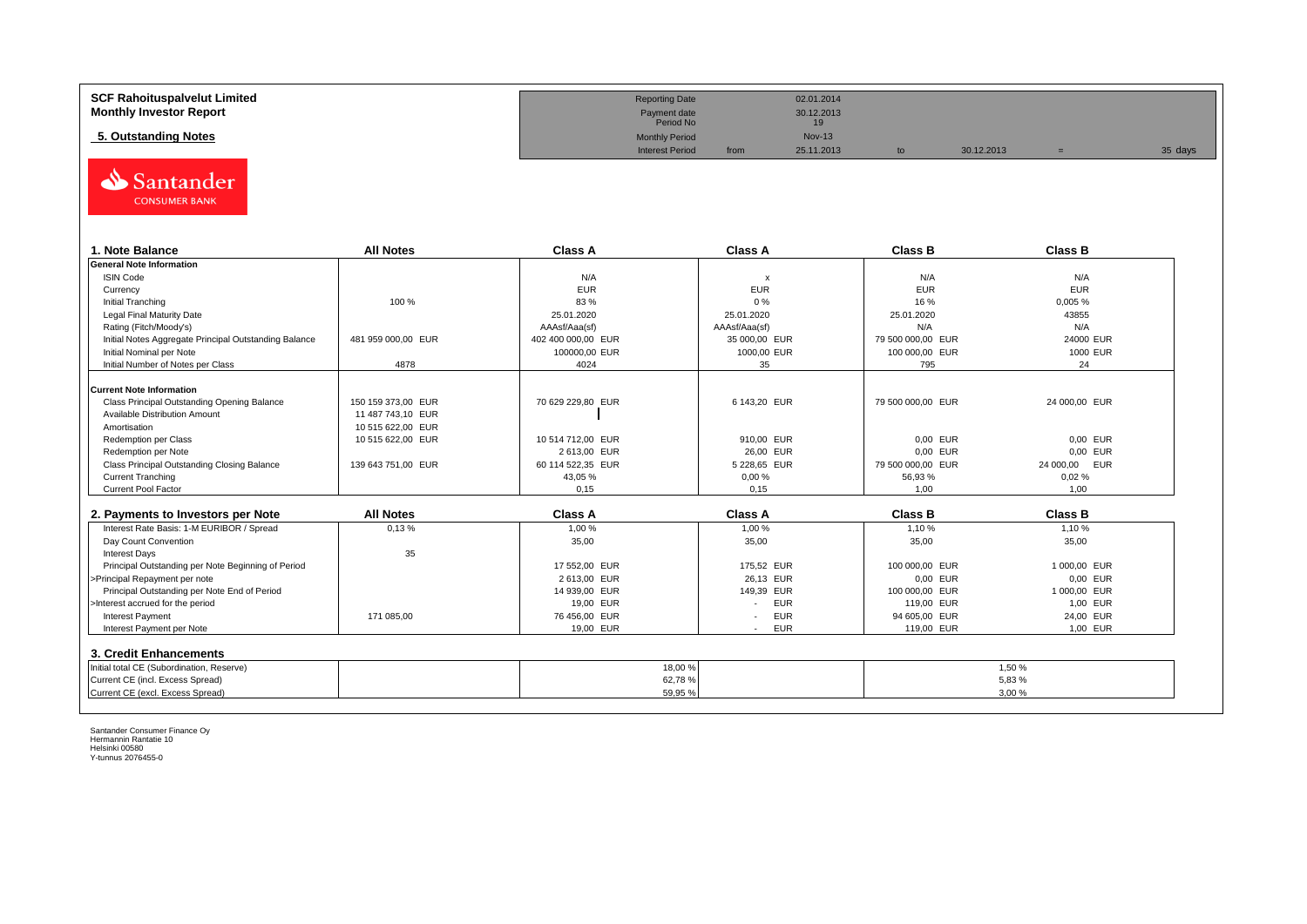# **SCF Rahoituspalvelut Limited Accord Reporting Date**<br>**Monthly Investor Report** Payment date **Monthly Investor Report**

**6. Counterparty Ratings, Trigger Levels and Consequences** 

Period No<br>Monthly Period

Interest Period from to  $30.12.2013 = 35 \text{ days}$ 

Santander

|  |                                    |                                              |                                                   |                                    |                |                                           | <b>Rating Triggers</b>  |                                              |                          |                                        |                          |                   |                                                                                                                                                                                                                                                                                                                                                                                                                                                                                                                                                                                                                                                                                                                                                                                                                                                                                                                                                                                                                                                                                                      |
|--|------------------------------------|----------------------------------------------|---------------------------------------------------|------------------------------------|----------------|-------------------------------------------|-------------------------|----------------------------------------------|--------------------------|----------------------------------------|--------------------------|-------------------|------------------------------------------------------------------------------------------------------------------------------------------------------------------------------------------------------------------------------------------------------------------------------------------------------------------------------------------------------------------------------------------------------------------------------------------------------------------------------------------------------------------------------------------------------------------------------------------------------------------------------------------------------------------------------------------------------------------------------------------------------------------------------------------------------------------------------------------------------------------------------------------------------------------------------------------------------------------------------------------------------------------------------------------------------------------------------------------------------|
|  |                                    |                                              |                                                   |                                    |                | <b>Short Term</b>                         |                         |                                              |                          | Long Term                              |                          |                   |                                                                                                                                                                                                                                                                                                                                                                                                                                                                                                                                                                                                                                                                                                                                                                                                                                                                                                                                                                                                                                                                                                      |
|  |                                    |                                              |                                                   |                                    | Fitch          | Moody's                                   |                         | Fitch                                        |                          |                                        | Moodv's                  |                   |                                                                                                                                                                                                                                                                                                                                                                                                                                                                                                                                                                                                                                                                                                                                                                                                                                                                                                                                                                                                                                                                                                      |
|  | <b>Transaction Role</b>            | Counterparty                                 |                                                   | Criteria                           | Current        | Criteria                                  | Current                 | Criteria                                     | Current                  | Criteria                               | Current                  | Trigger breached? | Summary of Contractual Requirements if Rating Trigger Breach                                                                                                                                                                                                                                                                                                                                                                                                                                                                                                                                                                                                                                                                                                                                                                                                                                                                                                                                                                                                                                         |
|  | Issuer                             | Rahoituspalvelut Limited                     |                                                   |                                    | No rating      |                                           | No rating               |                                              | No rating                |                                        | No rating                | N/A               |                                                                                                                                                                                                                                                                                                                                                                                                                                                                                                                                                                                                                                                                                                                                                                                                                                                                                                                                                                                                                                                                                                      |
|  | Seller                             | Santander Consumer Finance OY                |                                                   |                                    | No rating      |                                           | No rating               |                                              | No rating                |                                        | No rating                | N/A               |                                                                                                                                                                                                                                                                                                                                                                                                                                                                                                                                                                                                                                                                                                                                                                                                                                                                                                                                                                                                                                                                                                      |
|  | Services                           | Santander Consumer Finance OY                |                                                   |                                    | No rating      |                                           | No rating               |                                              | No rating                |                                        | No rating                | N/A               |                                                                                                                                                                                                                                                                                                                                                                                                                                                                                                                                                                                                                                                                                                                                                                                                                                                                                                                                                                                                                                                                                                      |
|  | Servicer's Owner                   | Santander Consumer Finance                   |                                                   | N/A                                | F <sub>2</sub> | N/A                                       | P-2 Outlook<br>negative | <b>RRR</b>                                   | RRR+<br>Outlook negative | Baa3                                   | Raa2<br>Outlook negative | $\mathbf{N}$      | the Back-up Servicer Facilitator, Banco Santander S.A, will perform the following services: (a) in accordance with th<br>rovisions of this Agreement, select an appropriate bank or financial institution to act as a successor servicer in the<br>event that a Servicer Termination Notice is delivered; (b) review the information provided to it by the Servicer<br>under this Agreement; (c) enter into appropriate data confidentiality provisions; and (d) notify the Servicer if it<br>requires further assistance                                                                                                                                                                                                                                                                                                                                                                                                                                                                                                                                                                            |
|  | <b>Liquidity Facility Provider</b> | Banco Santander S.A.                         |                                                   | F1 Rating Watch<br>Negative        | F <sub>2</sub> | Revie<br>for possible Downgrade           | P-2 Outlook<br>negative | <b>Rating Watch Negative</b>                 | RRR+<br>Outlook negative | A1<br>Review for possible<br>downgrade | Raa2<br>Outlook negative | Y                 | The Liquidity Facility Provider (Banco Santander) shall either a) assign or transfer all its rights, benefits, and<br>obligations to a bank or financial intermediary passported to perform banking activities in Ireland that (i) meets the<br>applicable Required Ratings (ii) enters into a liquidity facility agreement on substantially the same terms as the<br>Liquidity Facility Agreement and (iii) accedes to the Issuer Security Trust Deed all by no later than 30 calendar days<br>from the date on which the Ratings Downgrade took place if the Liquidity Facility provider fails to provide Cash<br>Collateral or b) deposit an amount equal to the Available Facility into the Issuer Transaction Account by no later<br>than 14 calendar days after the downgrade (Cash Collateral)                                                                                                                                                                                                                                                                                                |
|  |                                    |                                              | Fitch Rating event I &<br>Moodys first trigger    | F <sub>2</sub>                     | F <sub>2</sub> | $P-2$                                     | $P-2$                   | $A -$                                        | BBB+<br>Outlook Negative | A3                                     | Baa2<br>Outlook negative | Y                 | The Swap Counterparty (Banco Santander) will be obliged, within the time periods specified in the<br>Basis Swap Agreement, at its own cost, to post collateral for its obligations in accordance with the provisions of the<br>Credit Support Annex, and in addition, will be obliged, within the time periods specified in the Basis Swap<br>Agreement, at its cost, to either (i) obtain a guarantee of its obligations under the Basis Swap Agreement from a<br>third party with the Required Ratings; or (ii) transfer all of its rights and obligations under the Basis Swap<br>Agreement to a third party with the Required Ratings                                                                                                                                                                                                                                                                                                                                                                                                                                                            |
|  | Issuer Swap Provider               | Banco Santander S.A.                         | Fitch Rating event II                             | F3                                 | F2             | N/A                                       | $P-2$                   | BBB                                          | BBB+<br>Outlook Negative | N/A                                    | Baa2<br>Outlook negative | $\mathbf{N}$      | oviue conaterarin the ionn or cash or securities or both, in support or its<br>bligations under this Agreement, in accordance with the provisions of the<br>Credit Support Annex (such provision of collateral being a "Fitch Ratings<br>Event II Collateral Cure" for the purposes of Fitch), and, upon the expiry of<br>the relevant period from (and including) the date which such Fitch Ratings<br>Event II occurs to (and including) the 14th calendar day thereafter (the<br>"Rating Event Cure Period") shall be deemed to have elected to effect a<br>Fitch Ratings Event II Collateral Cure (for the purposes of Fitch) unless and<br>until an alternative Rating Event Cure for such Fitch Ratings Event is or has<br>been effected,                                                                                                                                                                                                                                                                                                                                                      |
|  |                                    |                                              | Fitch Rating event III &<br>Moodys second trigger |                                    | F <sub>2</sub> | Not Prime                                 | $P-2$                   | $BB+$                                        | RRR+<br>Outlook Negative | Ba1                                    | Baa2<br>Outlook negative | N                 | Provide a eligible Guarantee, or replace Swap Counterparty                                                                                                                                                                                                                                                                                                                                                                                                                                                                                                                                                                                                                                                                                                                                                                                                                                                                                                                                                                                                                                           |
|  | <b>Issuer Bank</b>                 | Deutsche Bank AG                             |                                                   | F1<br><b>Rating Watch Negative</b> | $F1+$          | $P-1$<br>Revier<br>for possible Downgrade | $P-1$                   | $\mathbf{A}$<br><b>Rating Watch Negative</b> | $A+$                     | A1<br>Review for possible<br>downgrade | A2                       | To be clarified   | If at any time a Ratings Downgrade has occurred in respect of the Transaction Account Bank, then the Issuer and<br>the Purchaser shall (with the prior written consent of the Note Trustee) procure that, within 30 calendar days, (i) in<br>relation to the Issuer, the Issuer Secured Accounts and the Expenses Loan Payment Account and all of the funds<br>standing to the credit of the Issuer Secured Accounts and the Expenses Loan Payment Account and (ii) in relation<br>to the Purchaser, the Purchaser Transaction Account and all funds standing to the credit of the Purchaser<br>Transaction Account, are transferred to another bank or banks that meet the applicable Required Ratings (which<br>bank shall be notified in writing by the Issuer to the Transaction Account Bank) and approved in writing by the Note<br>Trustee and in accordance with the provisions of the Transaction Account Bank Agreement. The appointment of<br>the Transaction Account Bank shall terminate on the date on which the appointment of the new transaction<br>account bank becomes effective. |
|  | Paying Agent and related roles     | Deutsche Bank AG                             |                                                   |                                    | $F1+$          |                                           | $P-1$                   |                                              | $A+$                     |                                        | A2                       | N/A               |                                                                                                                                                                                                                                                                                                                                                                                                                                                                                                                                                                                                                                                                                                                                                                                                                                                                                                                                                                                                                                                                                                      |
|  | Corporate Service Provider         | Deutsche International Corporate<br>Services |                                                   |                                    | $F1+$          |                                           | $P-1$                   |                                              | $A +$                    |                                        | A2                       | N/A               |                                                                                                                                                                                                                                                                                                                                                                                                                                                                                                                                                                                                                                                                                                                                                                                                                                                                                                                                                                                                                                                                                                      |
|  | Note Trustee and Security Trustee  | Deutsche Trustee Company Limited             |                                                   |                                    | $F1+$          |                                           | $P-1$                   |                                              | $A+$                     |                                        | A2                       | N/A               |                                                                                                                                                                                                                                                                                                                                                                                                                                                                                                                                                                                                                                                                                                                                                                                                                                                                                                                                                                                                                                                                                                      |
|  | <b>Collections Bank</b>            | SEB AB                                       |                                                   | F1<br>Rating Watch Negative        | F1             | for possible Downgrade                    | $P-1$                   | Rating Watch Negative                        | $A+$                     | A1<br>Review for possible<br>downgrade | A1                       | $\mathbb{N}$      | Within 30 calendar days, the Issuer Collections Account and all of the funds standing to the credit of the Issuer<br>Collections Account are transferred to another bank or banks who meet the Required Ratings (which bank shall be<br>notified in writing by the Servicer to the Collections Account Bank and approved in writing by the Note Trustee);<br>he appointment of the Collections Account Bank shall terminate on the date on which the appointment of the<br>ew transaction account bank becomes effective. Upon the transfer of the Issuer Collections Account to another<br>bank, the Issuer will procure that the new transaction Upon the transfer of the Issuer Collections Acoount to<br>another hank the Issuer will procure that the new transaction account bank<br>enters into an agreement substantially in the form of the Issuer Collections Account Agreement and accedes to the<br>Issuer Security Trust Deed.                                                                                                                                                          |

Santander Consumer Finance Oy

Hermannin Rantatie 10 Helsinki 00580

Y-tunnus 2076455-0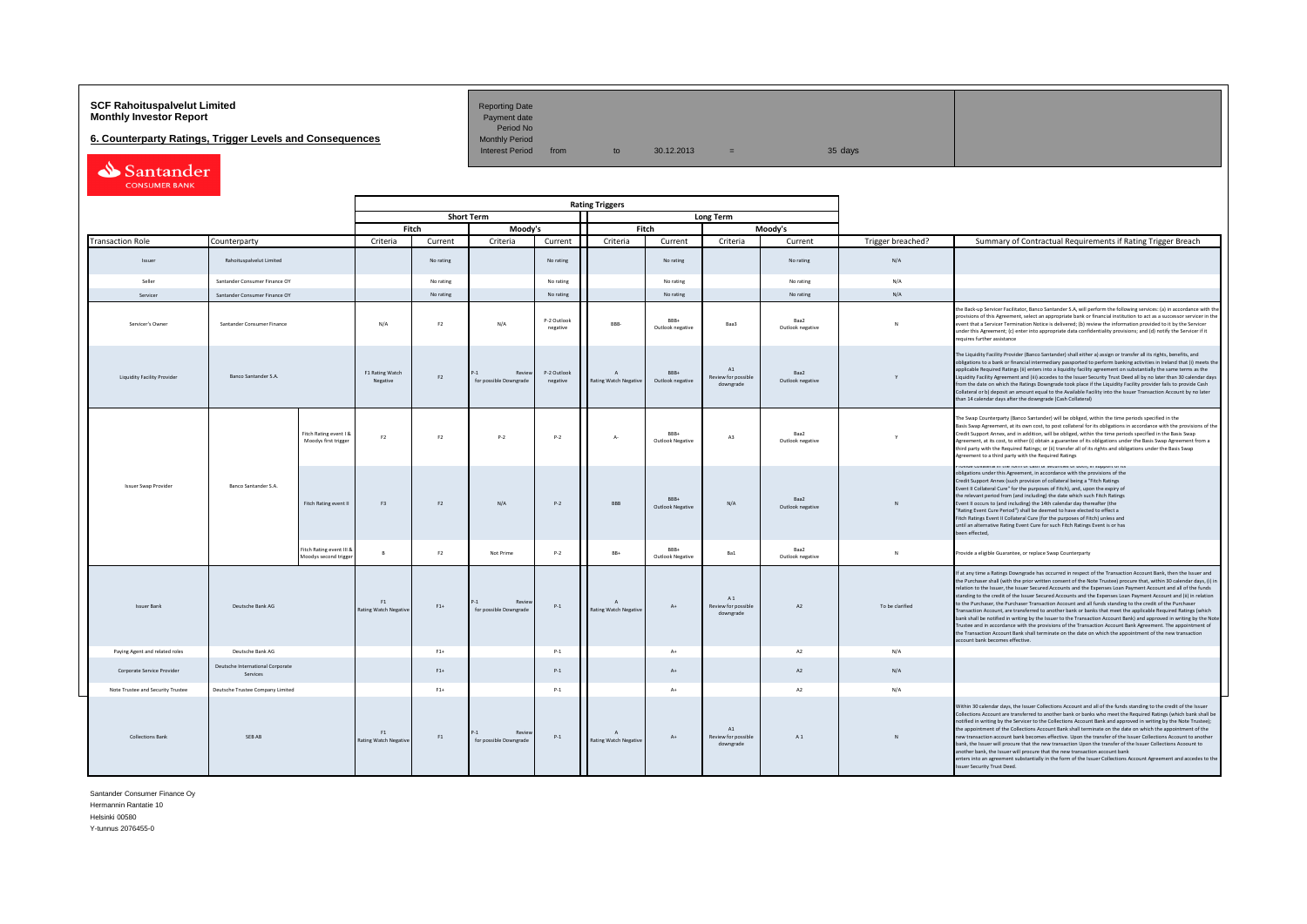| <b>SCF Rahoituspalvelut Limited</b><br><b>Monthly Investor Report</b><br>6.a Original Portfolio Principal Balance | <b>Reporting Date</b><br>Payment date<br>Period No<br><b>Monthly Period</b> |      | 02.01.2014<br>30.12.2013<br>19<br>nov. 13 |    |            |     |         |
|-------------------------------------------------------------------------------------------------------------------|-----------------------------------------------------------------------------|------|-------------------------------------------|----|------------|-----|---------|
|                                                                                                                   | <b>Interest Period</b>                                                      | from | 25.11.2013                                | to | 30.12.2013 | $=$ | 35 days |
| Santander                                                                                                         |                                                                             |      |                                           |    |            |     |         |

Average outstanding principal balance: 10 679

|                  | <b>TOTAL</b>           |            |           |                         |         |                              |                     |
|------------------|------------------------|------------|-----------|-------------------------|---------|------------------------------|---------------------|
|                  | <b>Min</b>             | <b>Max</b> | <b>No</b> | <b>Original balance</b> | %       | <b>WA months to maturity</b> | <b>WA seasoning</b> |
|                  | $0,00 \in$             | 4 999,99€  | 10 5 69   | 34 014 267              | 7,1%    | 20,3                         | 20,2                |
|                  | 5 000,00 €             | 9 999,99€  | 14 962    | 111 330 743             | 23,1%   | 33,3                         | 16,0                |
|                  | 10 000,00 €            | 14 999,99€ | 10 4 48   | 127 666 197             | 26,5%   | 40,0                         | 13,1                |
|                  | 15 000,00€             | 19 999,99€ | 4833      | 83 124 702              | 17,2%   | 44,2                         | 12,1                |
|                  | 20 000,00€             | 24 999,99€ | 2 0 8 0   | 46 047 406              | 9,6%    | 45,8                         | 10,7                |
| Original balance | 25 000,00€             | 29 999,99€ | 963       | 26 170 405              | 5,4%    | 46,3                         | 9,8                 |
|                  | 30 000,00 €            | 34 999,99€ | 493       | 15 863 298              | 3,3%    | 46,5                         | 9,7                 |
|                  | 35 000,00 €            | 39 999,99€ | 271       | 10 073 680              | 2,1%    | 45,7                         | 10,4                |
|                  | 40 000,00€             | 44 999,99€ | 181       | 7 662 654               | 1,6%    | 45,4                         | 9,9                 |
|                  | 45 000,00 €            | 49 999,99€ | 99,00€    | 4 678 264               | 1,0%    | 45,7                         | 10,0                |
|                  | 50 000,00 €            | 54 999,99€ | 78        | 4 0 5 6 5 1 8           | 0,8%    | 45,7                         | 9,0                 |
|                  | 55 000,00 €            | 59 999,99€ | 51        | 2 9 2 7 2 4 6           | 0,6%    | 45,7                         | 10,1                |
|                  | 60 000,00 $\epsilon$ + |            | 105       | 8 3 4 2 2 7 8           | 1,7%    | 44,8                         | 9,2                 |
|                  |                        |            |           |                         |         |                              |                     |
|                  | Total                  |            | 45 133    | 481 957 657             | 100,00% | 42,3                         | 11,56               |

Santander Consumer Finance Oy Hermannin Rantatie 10 Helsinki 00580 Y-tunnus 2076455-0

**CONSUMER BANK**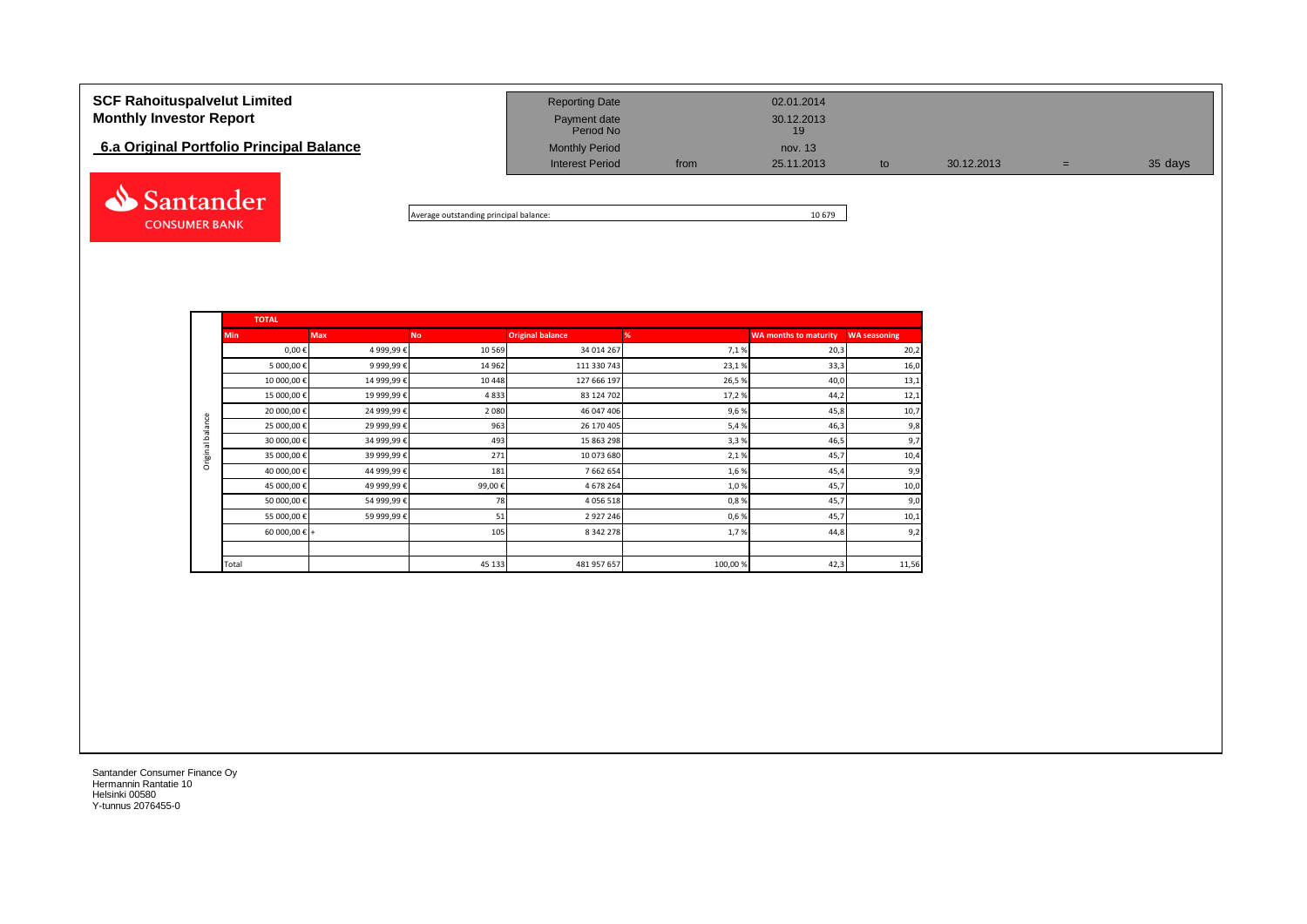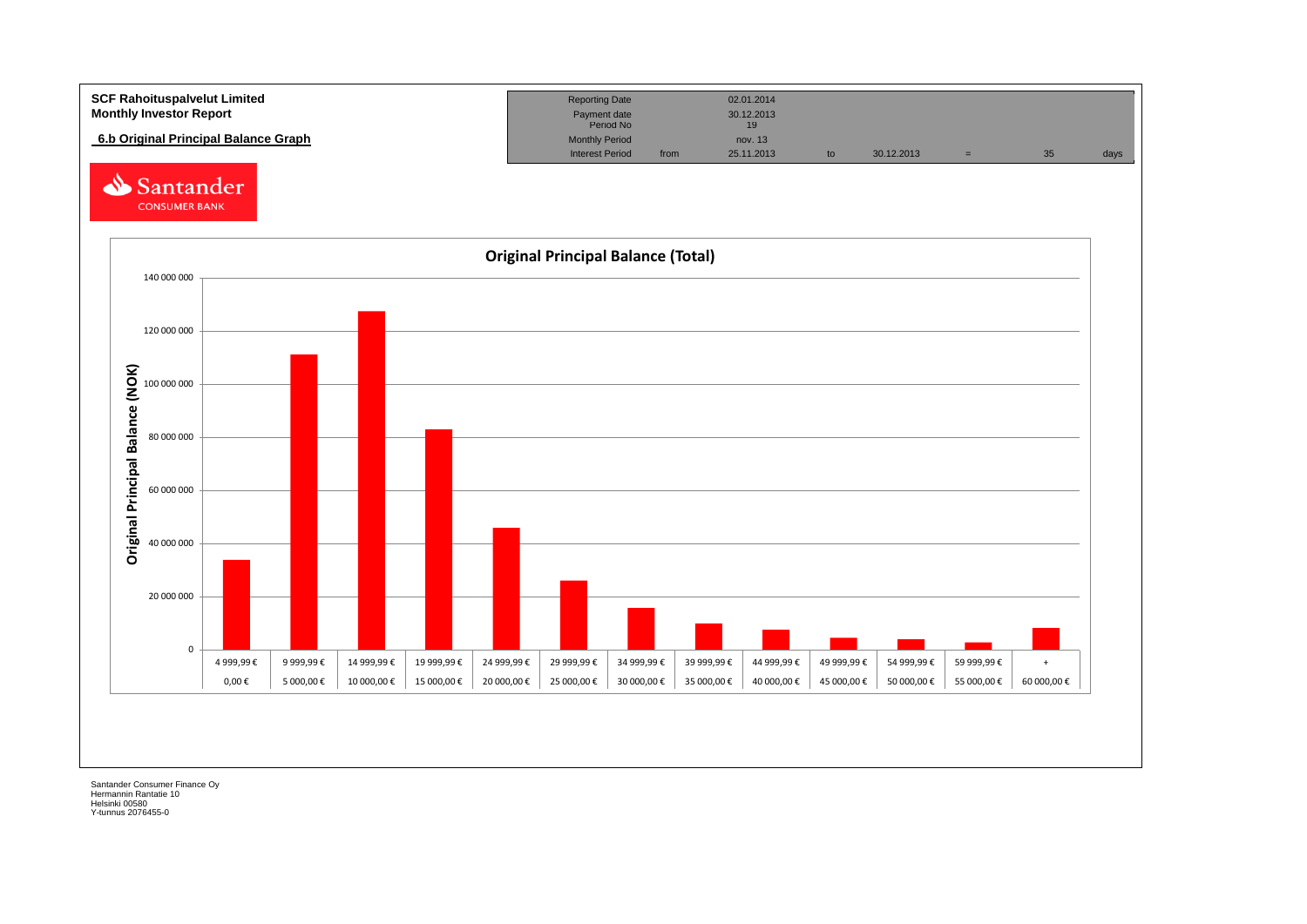## **7.a Outstanding Principal Balance**



| 7.a Outstanding Principal Balance<br><b>Monthly Period</b><br>nov. 13<br>35 days<br><b>Interest Period</b><br>25.11.2013<br>30.12.2013<br>from<br>to<br>$=$ | <b>SCF Rahoituspalvelut Limited</b><br><b>Monthly Investor Report</b> | <b>Reporting Date</b><br>Payment date<br>Period No | 02.01.2014<br>30.12.2013<br>19 |  |  |
|-------------------------------------------------------------------------------------------------------------------------------------------------------------|-----------------------------------------------------------------------|----------------------------------------------------|--------------------------------|--|--|
|                                                                                                                                                             |                                                                       |                                                    |                                |  |  |

Average amount - all: 6 873

|            |            |           | <b>TOTAL</b> |                                                     |            |                                 |                     |
|------------|------------|-----------|--------------|-----------------------------------------------------|------------|---------------------------------|---------------------|
| <b>Min</b> | <b>Max</b> | <b>No</b> |              | <b>Outstanding balance % of Outstanding balance</b> | % of loans | <b>WA</b> months to<br>maturity | <b>WA seasoning</b> |
|            | 5 0 0 0    | 9434      | 25 672 787   | 18,38%                                              | 46,43%     | 15,4                            | 34,3                |
| 5 0 0 0    | 10 000     | 6737      | 48 074 281   | 34,43%                                              | 33,16%     | 24,7                            | 31,3                |
| 10 000     | 15 000     | 2 5 5 3   | 30 842 636   | 22,09 %                                             | 12,56 %    | 29,5                            | 29,2                |
| 15 000     | 20 000     | 884       | 15 120 617   | 10,83 %                                             | 4,35%      | 31,4                            | 27,8                |
| 20 000     | 25 000     | 374       | 8 246 314    | 5,91%                                               | 1,84%      | 31,6                            | 27,5                |
| 25 000     | 30 000     | 146       | 3 940 434    | 2,82%                                               | 0,72%      | 30,6                            | 27,6                |
| 30 000     | 35 000     | 85        | 2748586      | 1,97%                                               | 0,42%      | 30,9                            | 27,7                |
| 35 000     | 40 000     | 43        | 1600645      | 1,15%                                               | 0,21%      | 29,0                            | 28,5                |
| 40 000     | 45 000     | 22        | 932 976      | 0,67%                                               | 0,11%      | 29,9                            | 28,5                |
| 45 000     | 50 000     | 10        | 472 454      | 0,34%                                               | 0,05%      | 29,1                            | 26,6                |
| 50 000     | 55 000     |           | 474 517      | 0,34%                                               | 0,04%      | 31,1                            | 28,3                |
| 55 000     | 60 000     | 10        | 577 167      | 0,41%                                               | 0,05%      | 23,8                            | 28,6                |
| $60000 +$  |            | 12        | 941 257      | 0,67%                                               | 0,06%      | 29,5                            | 27,5                |
|            |            |           |              |                                                     |            |                                 |                     |
| Total      |            | 20 319    | 139 644 670  | 100,0%                                              | 100,0%     | 25,6                            | 30,5                |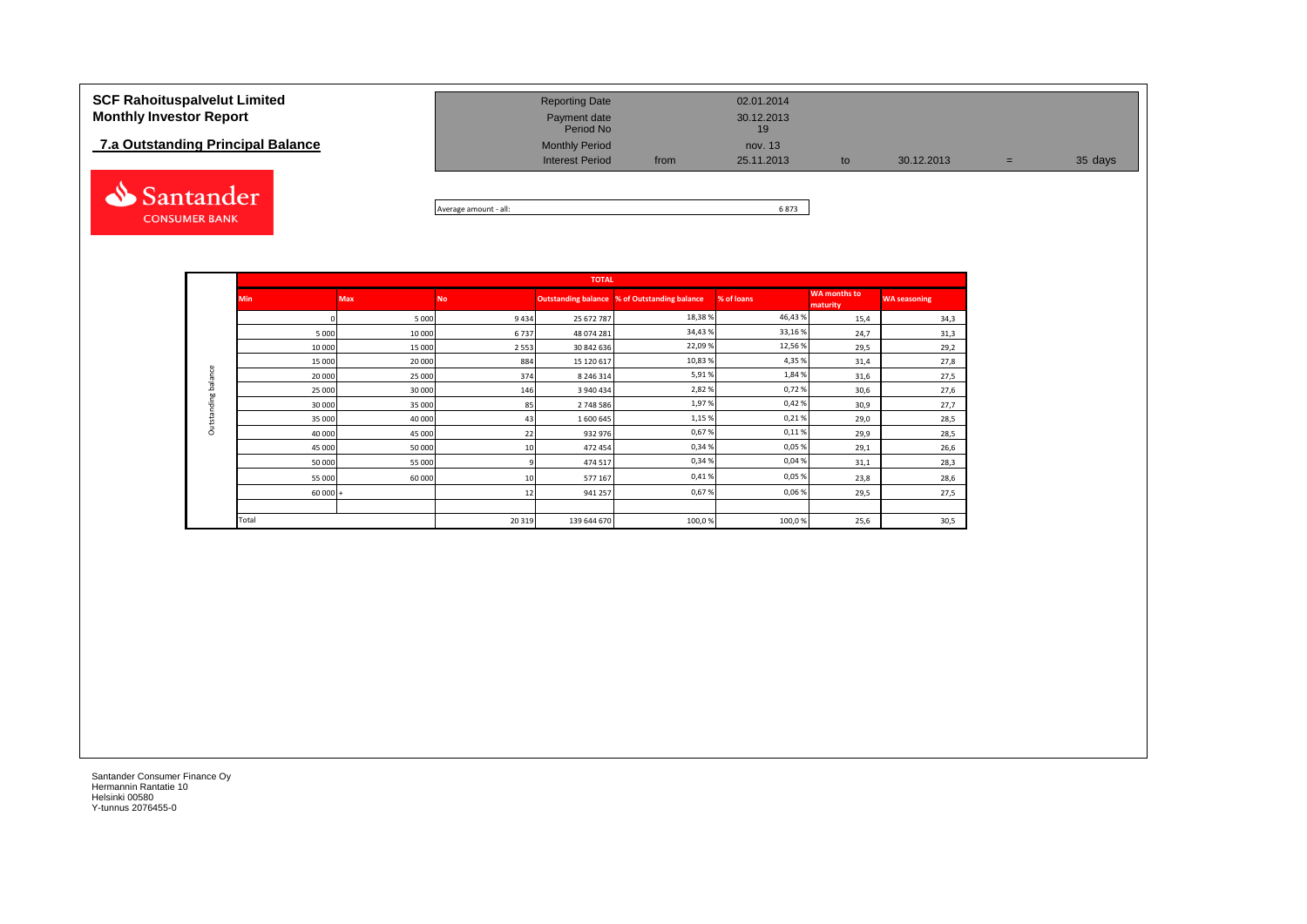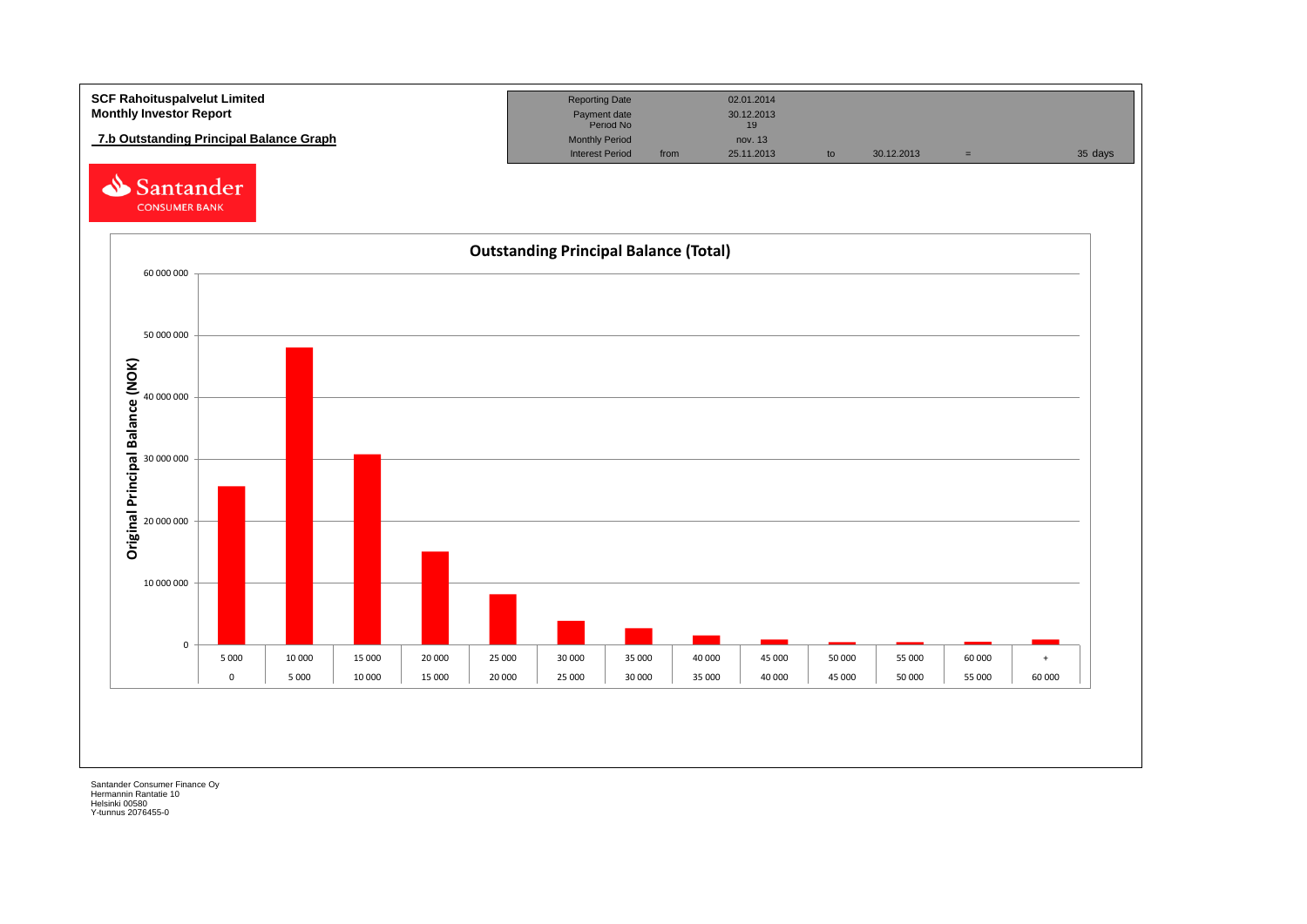#### **SCF Rahoituspalvelut Limited Monthly Investor Report**

## **8.a Geographical Distribution**



| <b>Reporting Date</b>     |      | 02.01.2014       |            |   |         |
|---------------------------|------|------------------|------------|---|---------|
| Payment date<br>Period No |      | 30.12.2013<br>19 |            |   |         |
| <b>Monthly Period</b>     |      | nov. 13          |            |   |         |
| <b>Interest Period</b>    | from | 25.11.2013       | 30.12.2013 | = | 30 days |

|                                                 |           |                            | <b>TOTAL</b>             |            |                       |                     |
|-------------------------------------------------|-----------|----------------------------|--------------------------|------------|-----------------------|---------------------|
| <b>District</b>                                 | <b>No</b> | <b>Outstanding balance</b> | % of Outstanding balance | % of Loans | WA months to maturity | <b>WA seasoning</b> |
| Central Finland                                 | 2 3 5 9   | 15 717 970                 | 11,26 %                  | 11,61 %    | 25,8                  | 30,3                |
| Eastern Finland                                 | 569       | 3 5 2 4 1 1 4              | 2,52%                    | 2,80%      | 24,9                  | 30,7                |
| East Tavastia                                   | 1 2 3 8   | 8 277 016                  | 5,93%                    | 6,09%      | 25,9                  | 30,6                |
| Greater Helsinki<br>Ë                           | 7337      | 52 424 673                 | 37,54 %                  | 36,11%     | 25,6                  | 30,7                |
| trib<br>Northern Finland<br>₩                   | 1563      | 11 186 998                 | 8,01%                    | 7,69%      | 26,4                  | 30,2                |
| Northern Savonia                                | 663       | 4 0 29 1 38                | 2,89%                    | 3,26 %     | 24,6                  | 30,5                |
| 훕<br>Ostrobothnia                               | 1 3 1 0   | 8784223                    | 6,29%                    | 6,45%      | 24,2                  | 30,9                |
| $\overline{50}$<br>South-Eastern Fi<br>$\Omega$ | 1 1 1 1   | 7 903 981                  | 5,66%                    | 5,47%      | 26,5                  | 29,9                |
| South-Western Fi                                | 2 2 2 0   | 14 338 195                 | 10,27%                   | 10,93%     | 25,1                  | 30,6                |
| Western Tavastia                                | 1949      | 13 458 363                 | 9,64 %                   | 9,59%      | 25,7                  | 30,2                |
|                                                 |           |                            |                          |            |                       |                     |
|                                                 |           |                            |                          |            |                       |                     |
| Total                                           | 20 319    | 139 644 670                | 100,00%                  | 100,00%    | 25,5                  | 30,5                |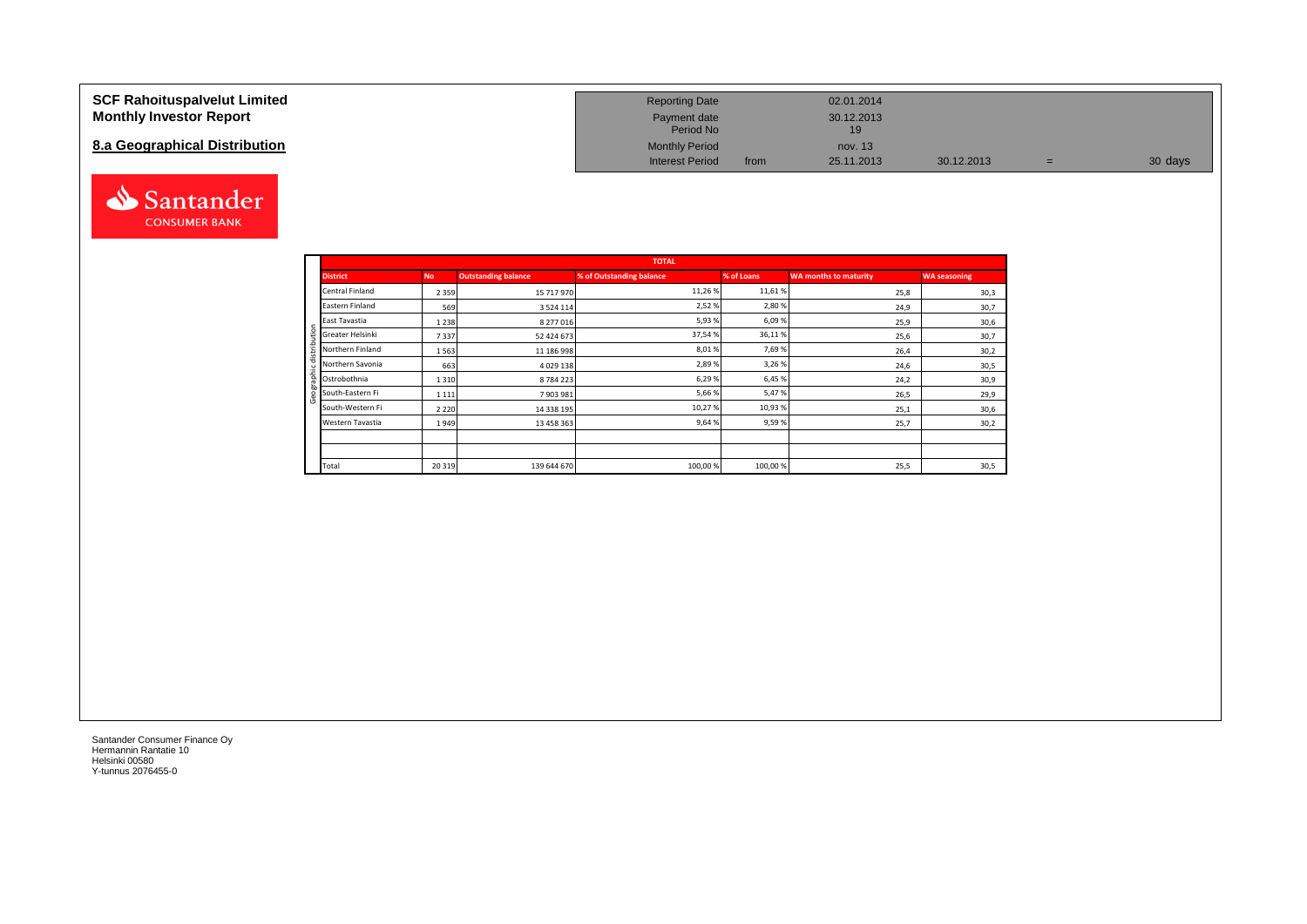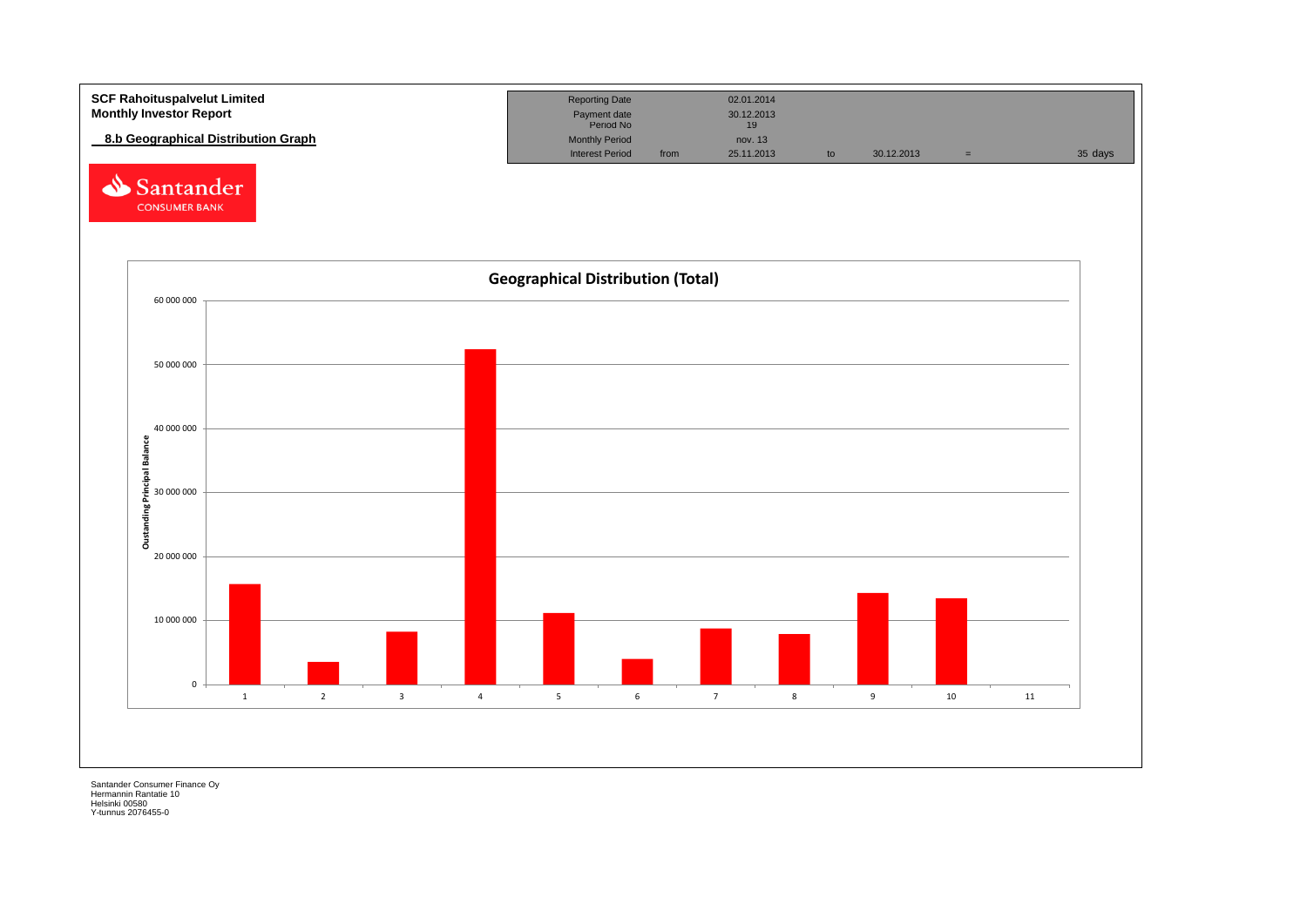### **9.a Interest Rate**



| <b>SCF Rahoituspalvelut Limited</b> | <b>Reporting Date</b>     |      | 02.01.2014       |    |            |     |         |
|-------------------------------------|---------------------------|------|------------------|----|------------|-----|---------|
| <b>Monthly Investor Report</b>      | Payment date<br>Period No |      | 30.12.2013<br>19 |    |            |     |         |
| 9.a Interest Rate                   | <b>Monthly Period</b>     |      | nov. 13          |    |            |     |         |
|                                     | <b>Interest Period</b>    | from | 25.11.2013       | to | 30.12.2013 | $=$ | 35 days |

|              |          |       |           | <b>TOTAL</b>               |                                          |                              |                     |
|--------------|----------|-------|-----------|----------------------------|------------------------------------------|------------------------------|---------------------|
|              | $Min (=$ | Max < | <b>No</b> | <b>Outstanding balance</b> | % of total<br><b>Outstanding balance</b> | <b>WA months to maturity</b> | <b>WA seasoning</b> |
|              |          | 1%    | 1044      | 5 343 118                  | 3,83%                                    | 13,8                         | 26,2                |
|              | 1%       | 2%    | 1909      | 9 0 10 5 9 6               | 6,45 %                                   | 20,0                         | 30,9                |
| distribution | 2 %      | 4 %   | 3854      | 28 935 379                 | 20,72%                                   | 25,4                         | 30,8                |
|              | 4 %      | 6%    | 9561      | 73 077 941                 | 52,33%                                   | 27,0                         | 30,6                |
|              | 6 %      | 8%    | 3931      | 23 149 067                 | 16,58%                                   | 26,5                         | 30,7                |
|              | 8%       | 10%   | 20        | 128 570                    | 0,09%                                    | 26,4                         | 29,9                |
| Interest     | 10%      | 12%   |           |                            |                                          |                              |                     |
|              | 12%      | 14 %  |           |                            |                                          |                              |                     |
|              | 14 %     | 16 %  |           |                            |                                          |                              |                     |
|              | 16 %     | 18%   |           |                            |                                          |                              |                     |
|              |          |       |           |                            |                                          |                              |                     |
|              | Total    |       | 20 319    | 139 644 670                | 100,00 %                                 | 23,2                         | 29,8                |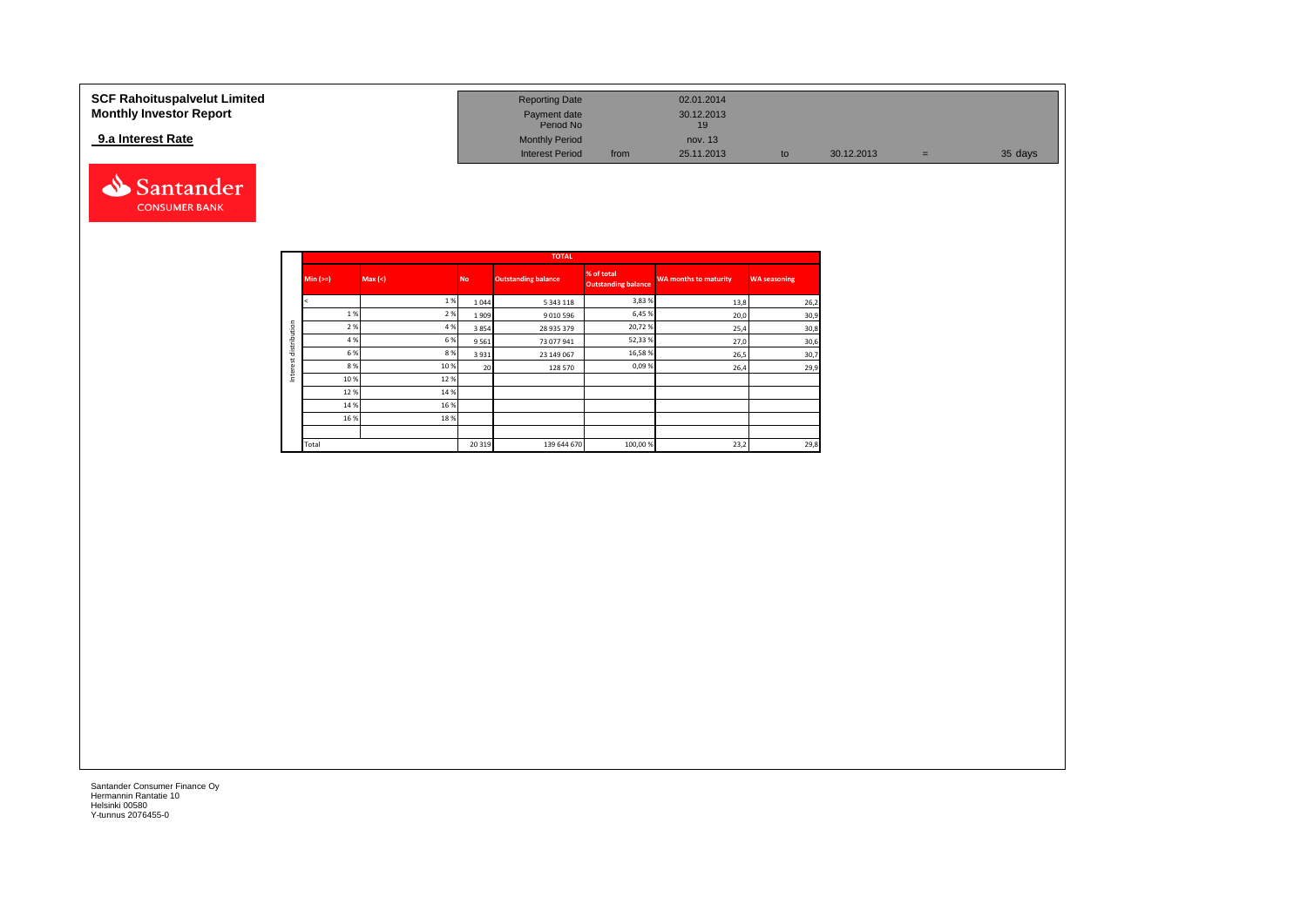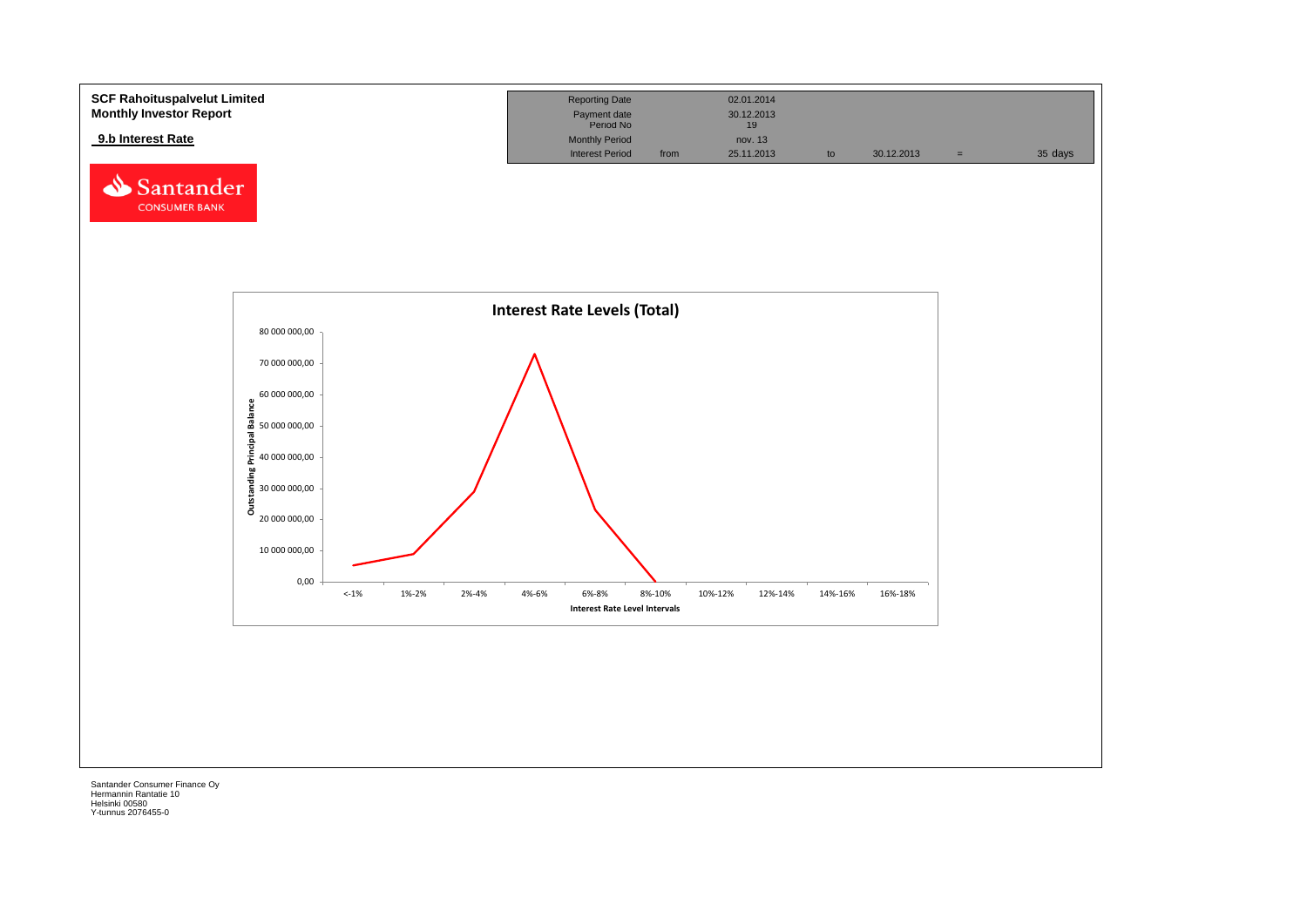| <b>SCF Rahoituspalvelut Limited</b><br><b>Monthly Investor Report</b> | <b>Reporting Date</b><br>Payment date<br>Period No |      | 02.01.2014<br>30.12.2013<br>19 |    |            |     |         |
|-----------------------------------------------------------------------|----------------------------------------------------|------|--------------------------------|----|------------|-----|---------|
| 10.a Remaining Terms                                                  | <b>Monthly Period</b>                              |      | nov. 13                        |    |            |     |         |
|                                                                       | <b>Interest Period</b>                             | from | 25.11.2013                     | to | 30.12.2013 | $=$ | 35 days |



|                     |            |            |           | <b>TOTAL</b>               |         |                              |                     |
|---------------------|------------|------------|-----------|----------------------------|---------|------------------------------|---------------------|
|                     | <b>Min</b> | <b>Max</b> | <b>No</b> | <b>Outstanding balance</b> | %       | <b>WA months to maturity</b> | <b>WA seasoning</b> |
|                     |            |            | 68        | 86 577                     | 0,06%   | 0,0                          | 53,6                |
|                     |            | 12         | 5848      | 16 534 615                 | 11,84%  | 8,4                          | 37,7                |
|                     | 13         | 24         | 7032      | 42 510 409                 | 30,44%  | 18,8                         | 34,5                |
|                     | 25         | 36         | 5945      | 61 476 980                 | 44,02%  | 31,1                         | 28,4                |
| maturity            | 37         | 48         | 1426      | 19 036 090                 | 13,63%  | 38,2                         | 22,0                |
|                     | 49         | 60         |           |                            |         |                              |                     |
| 5                   | 61         | 72         |           |                            |         |                              |                     |
| Months <sup>-</sup> | 73         | 84         |           |                            |         |                              |                     |
|                     | 85         | 96         |           |                            |         |                              |                     |
|                     | 97         | 108        |           |                            |         |                              |                     |
|                     | 109        | 120        |           |                            |         |                              |                     |
|                     | 121 >      |            |           |                            |         |                              |                     |
|                     |            |            |           |                            |         |                              |                     |
|                     | Total      |            | 20 319    | 139 644 670                | 100,00% | 19,3                         | 35,2                |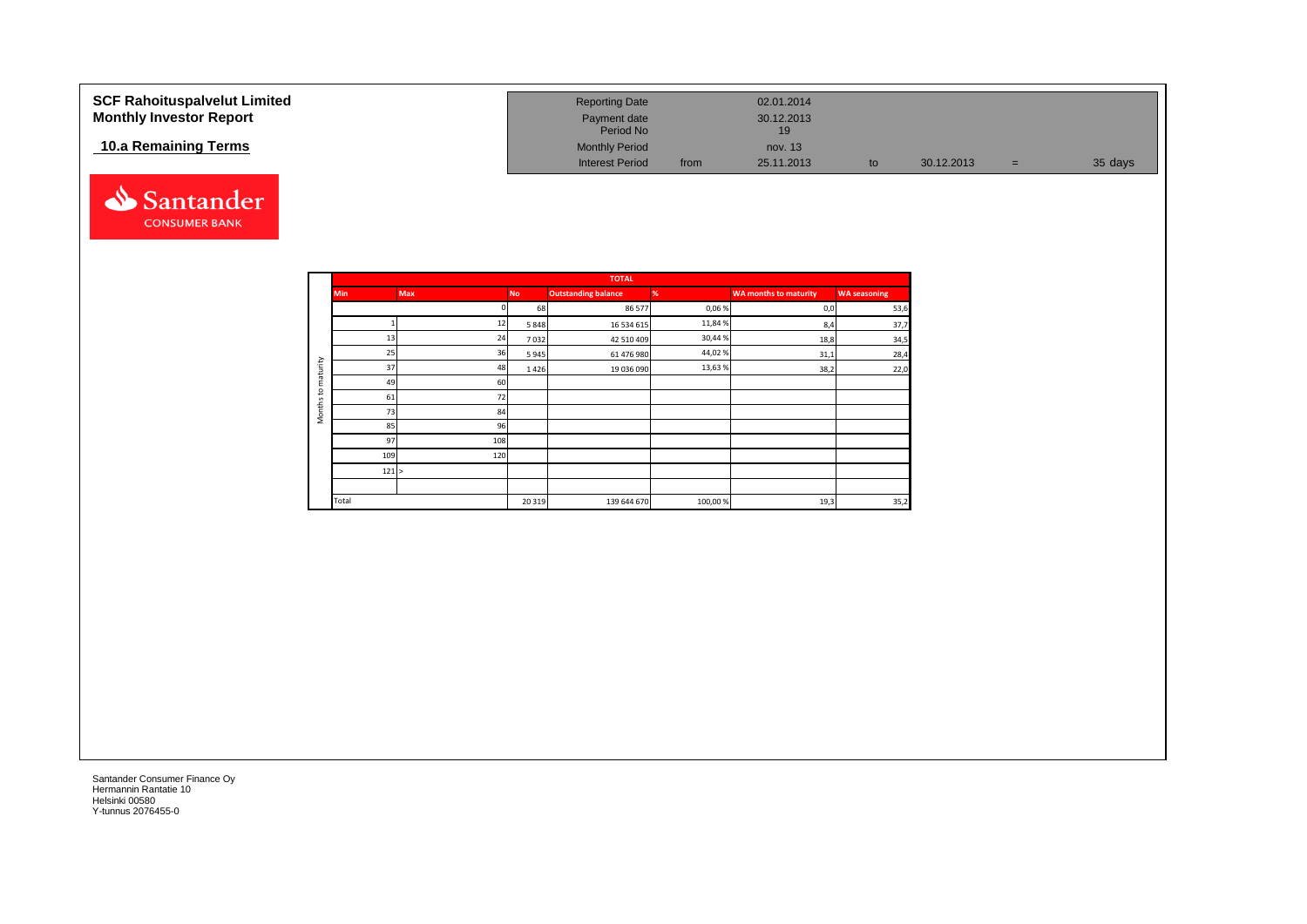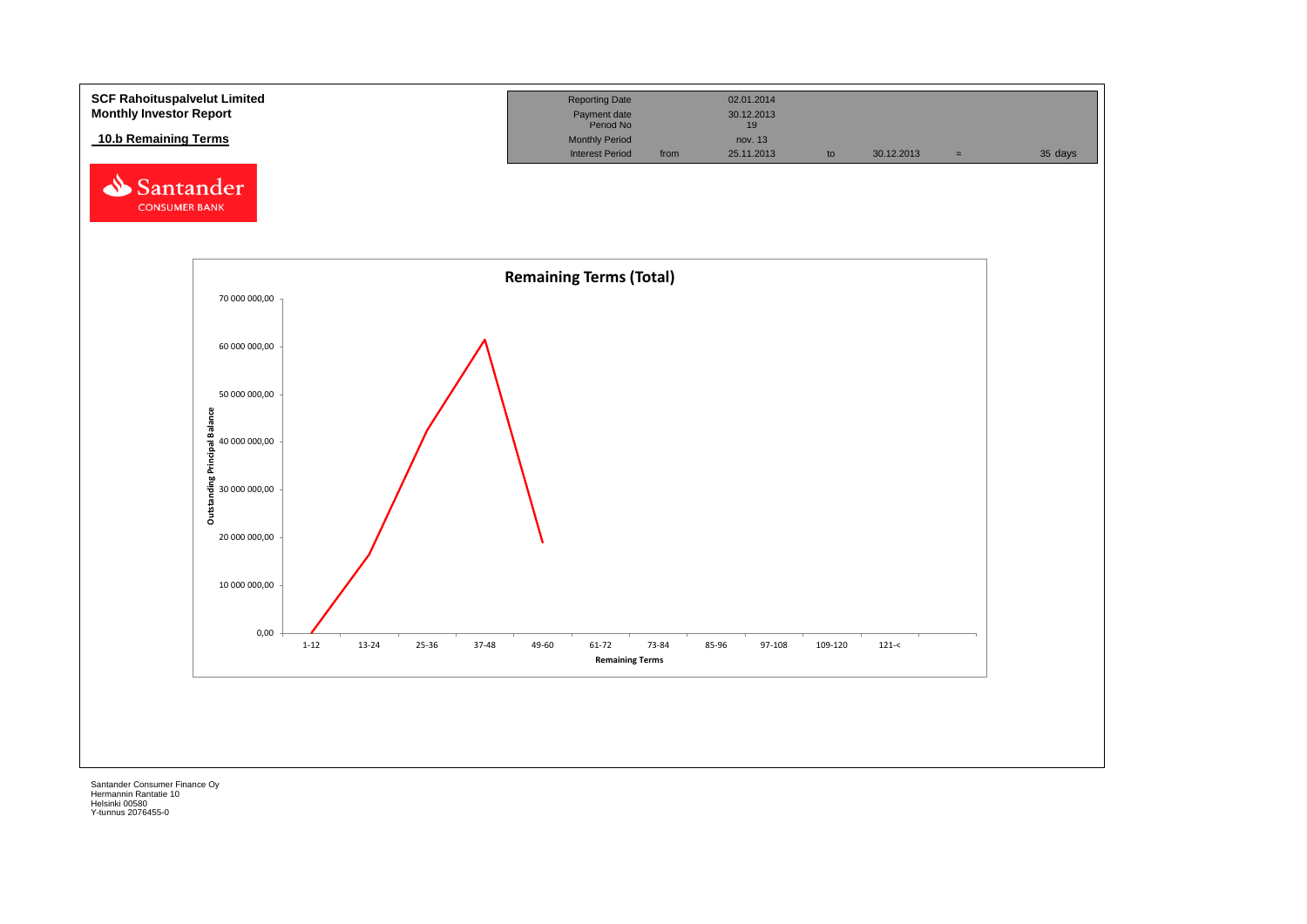| <b>SCF Rahoituspalvelut Limited</b><br><b>Monthly Investor Report</b> | <b>Reporting Date</b><br>Payment date<br>Period No |      | 02.01.2014<br>30.12.2013<br>19 |    |            |     |         |
|-----------------------------------------------------------------------|----------------------------------------------------|------|--------------------------------|----|------------|-----|---------|
| 11.a Seasoning                                                        | <b>Monthly Period</b>                              |      | nov. 13                        |    |            |     |         |
|                                                                       | <b>Interest Period</b>                             | from | 25.11.2013                     | to | 30.12.2013 | $=$ | 35 days |



Santander **CONSUMER BANK**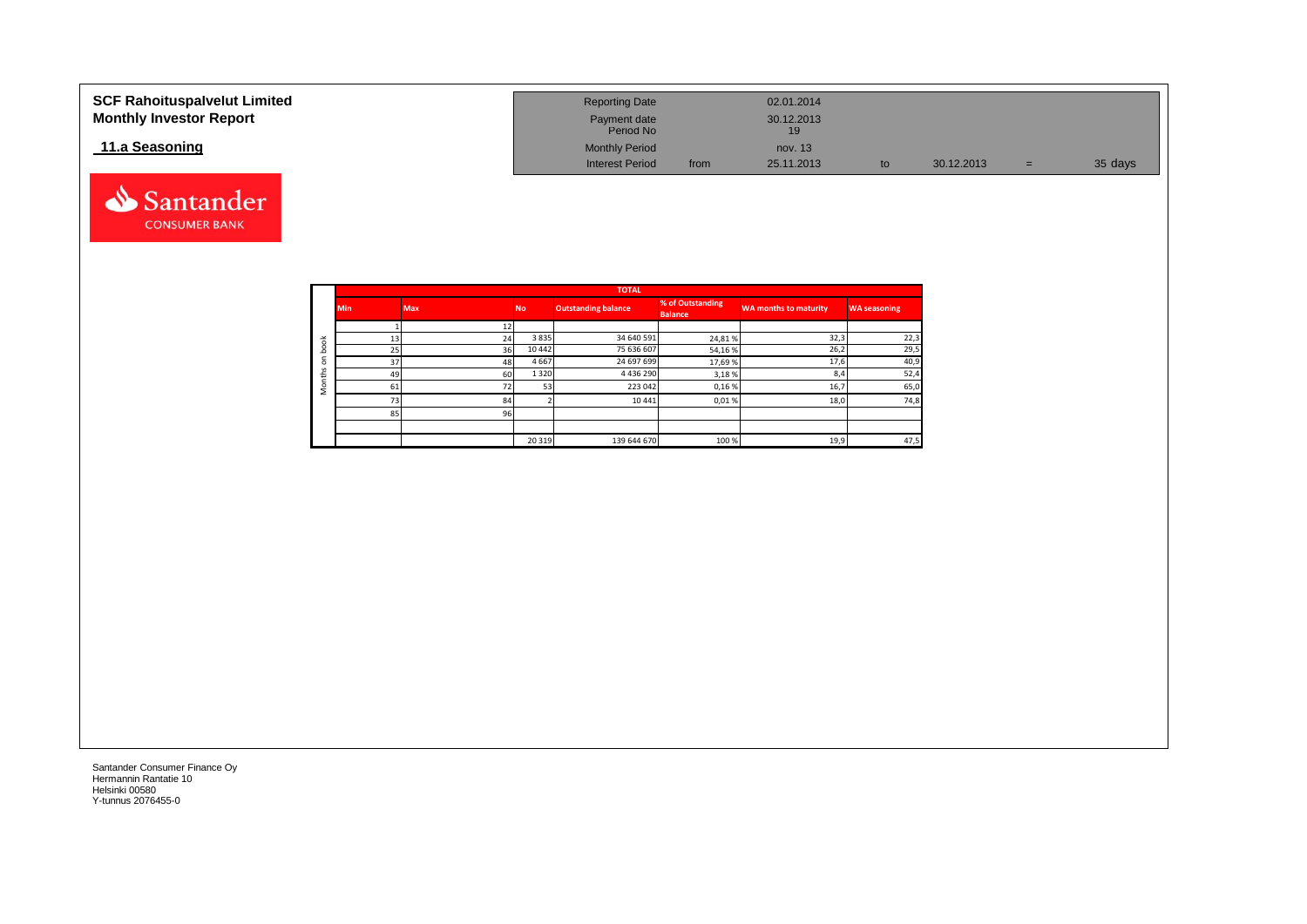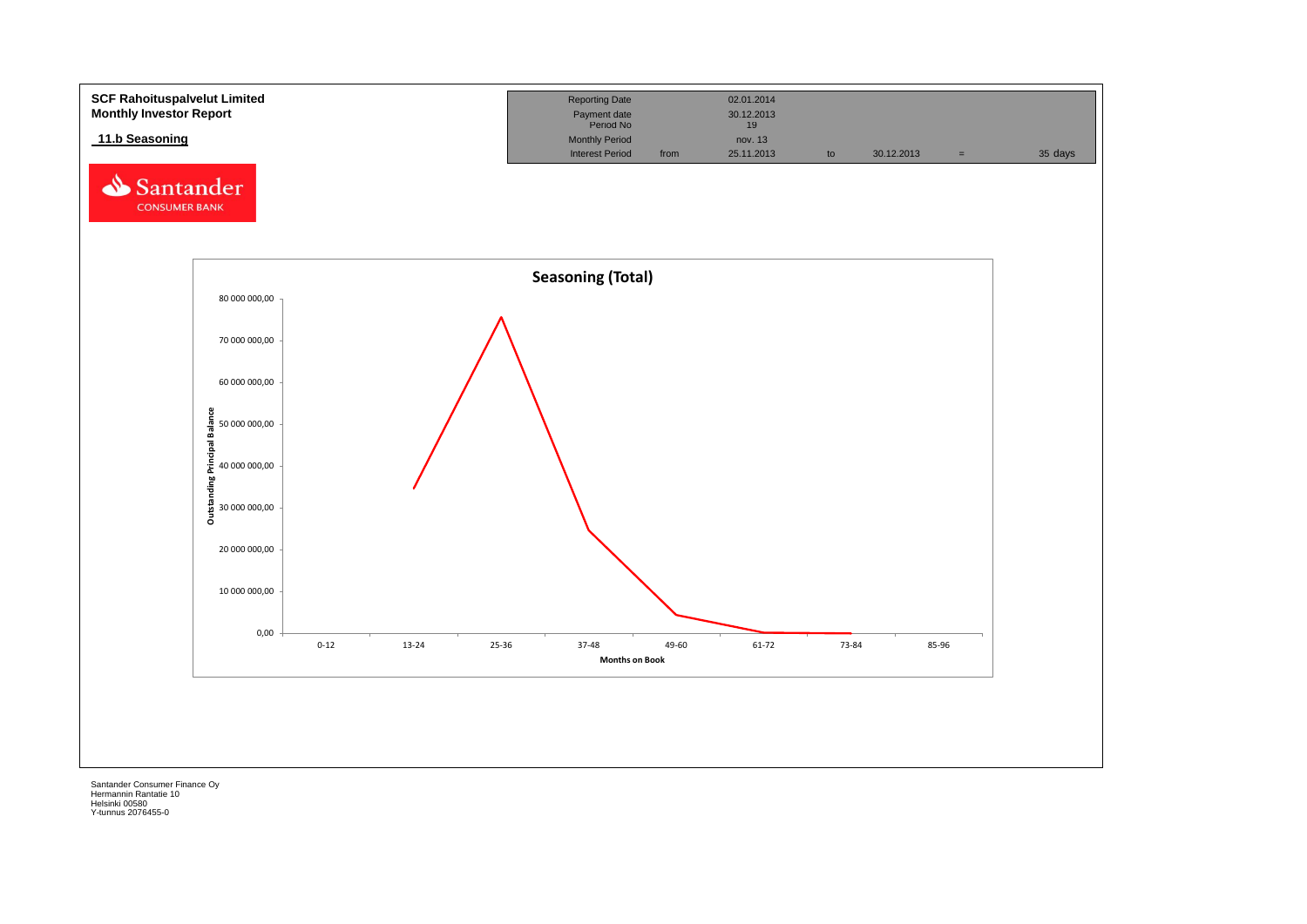| <b>SCF Rahoituspalvelut Limited</b><br><b>Monthly Investor Report</b> | <b>Reporting Date</b><br>Payment date<br>Period No |      | 02.01.2014<br>30.12.2013<br>19 |            |     |         |
|-----------------------------------------------------------------------|----------------------------------------------------|------|--------------------------------|------------|-----|---------|
| 13.a Balloon Ioans                                                    | <b>Monthly Period</b><br><b>Interest Period</b>    | from | nov. 13<br>25.11.2013          | 30.12.2013 | $=$ | 35 days |

┑

|                             |        |            |           | <b>TOTAL</b>               |                                    |                       |                     |
|-----------------------------|--------|------------|-----------|----------------------------|------------------------------------|-----------------------|---------------------|
| ৯<br>≞.<br>S<br>∽<br>ത<br>∘ | ۰      | <b>Min</b> | <b>No</b> | <b>Outstanding balance</b> | % of Outstanding<br><b>Balance</b> | WA months to maturity | <b>WA seasoning</b> |
|                             |        | Standard   | 16 5 46   | 89 763 274                 | 64.28%                             | 24,9                  | 30,2                |
| 은                           | o<br>۰ | Balloon    | 3773      | 49 881 396                 | 35,72%                             | 26,8                  | 31,1                |
| ء<br>Σ                      |        |            |           |                            |                                    |                       |                     |
|                             |        | Total      | 20 319    | 139 644 670                | 100 %                              | 25,9                  | 30,6                |

Santander Consumer Finance Oy Hermannin Rantatie 10 Helsinki 00580 Y-tunnus 2076455-0

Santander **CONSUMER BANK**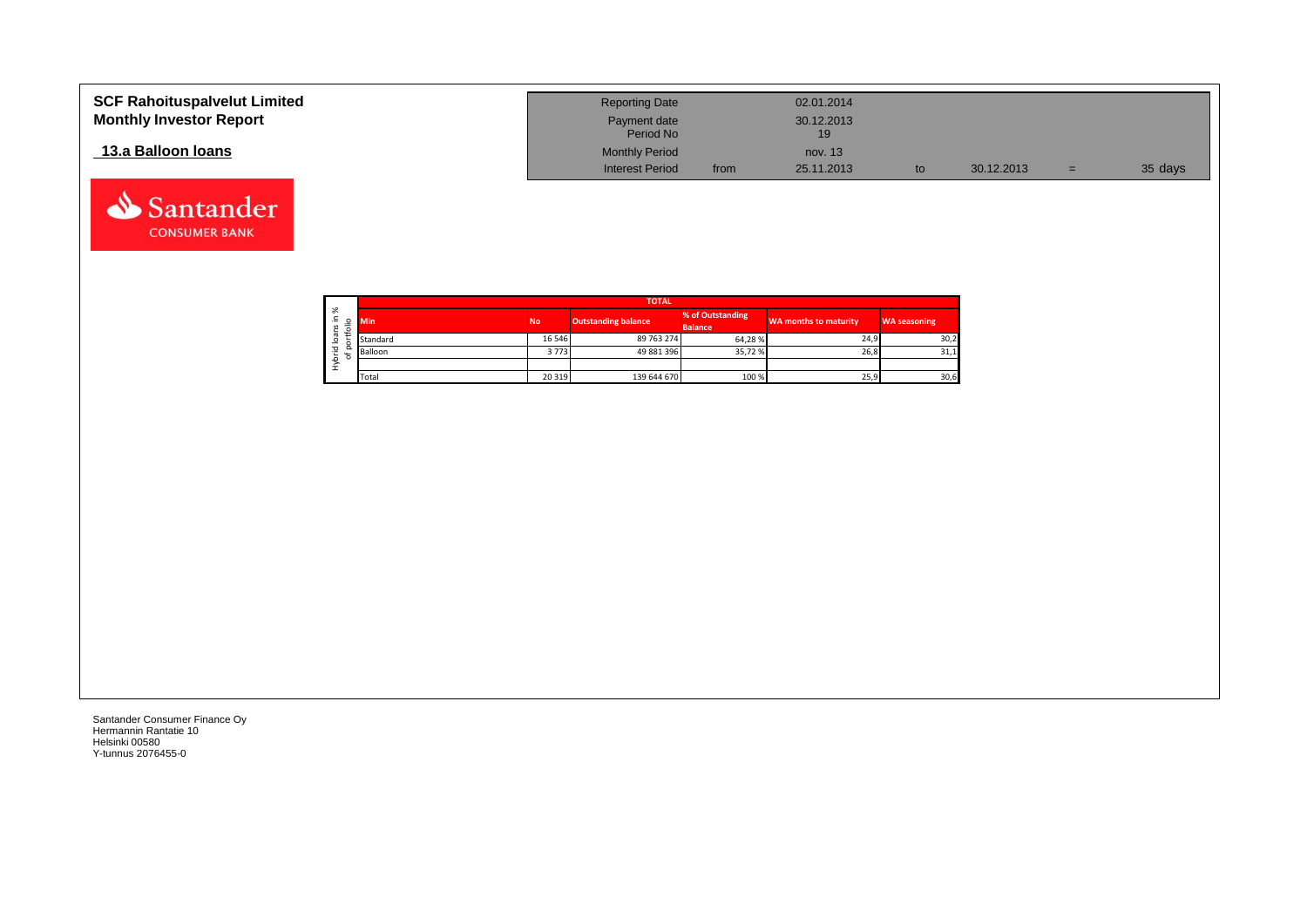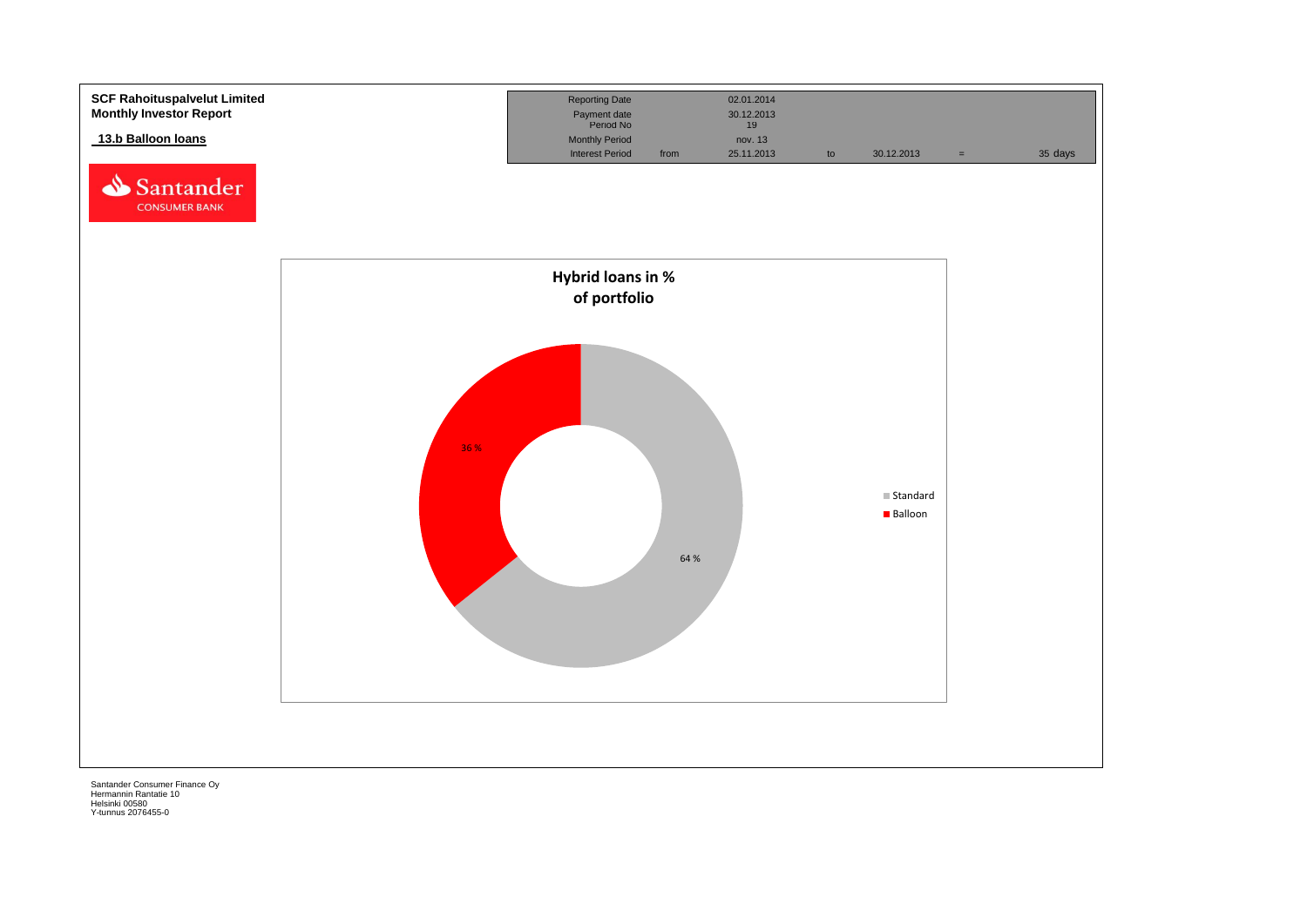| <b>SCF Rahoituspalvelut Limited</b> | <b>Reporting Date</b>     |      | 02.01.2014       |            |     |         |
|-------------------------------------|---------------------------|------|------------------|------------|-----|---------|
| <b>Monthly Investor Report</b>      | Payment date<br>Period No |      | 30.12.2013<br>19 |            |     |         |
| 14.a # loans per borrower           | <b>Monthly Period</b>     |      | nov. 13          |            |     |         |
|                                     | <b>Interest Period</b>    | from | 25.11.2013       | 30.12.2013 | $=$ | 35 days |



| <b>Total number of loans</b> |  |                                | %                                                                    |
|------------------------------|--|--------------------------------|----------------------------------------------------------------------|
|                              |  | 137 671 488                    | 98,6%                                                                |
|                              |  | 1822351                        | 1,3%                                                                 |
|                              |  | 150 831                        | 0,1%                                                                 |
|                              |  |                                |                                                                      |
|                              |  |                                |                                                                      |
|                              |  |                                |                                                                      |
|                              |  |                                |                                                                      |
|                              |  |                                |                                                                      |
|                              |  |                                |                                                                      |
|                              |  |                                |                                                                      |
| Total                        |  | 139 644 670                    | 100,00%                                                              |
|                              |  | <b>Total number of debtors</b> | <b>TOTAL</b><br><b>Outstanding balance</b><br>20 118<br>93<br>20 216 |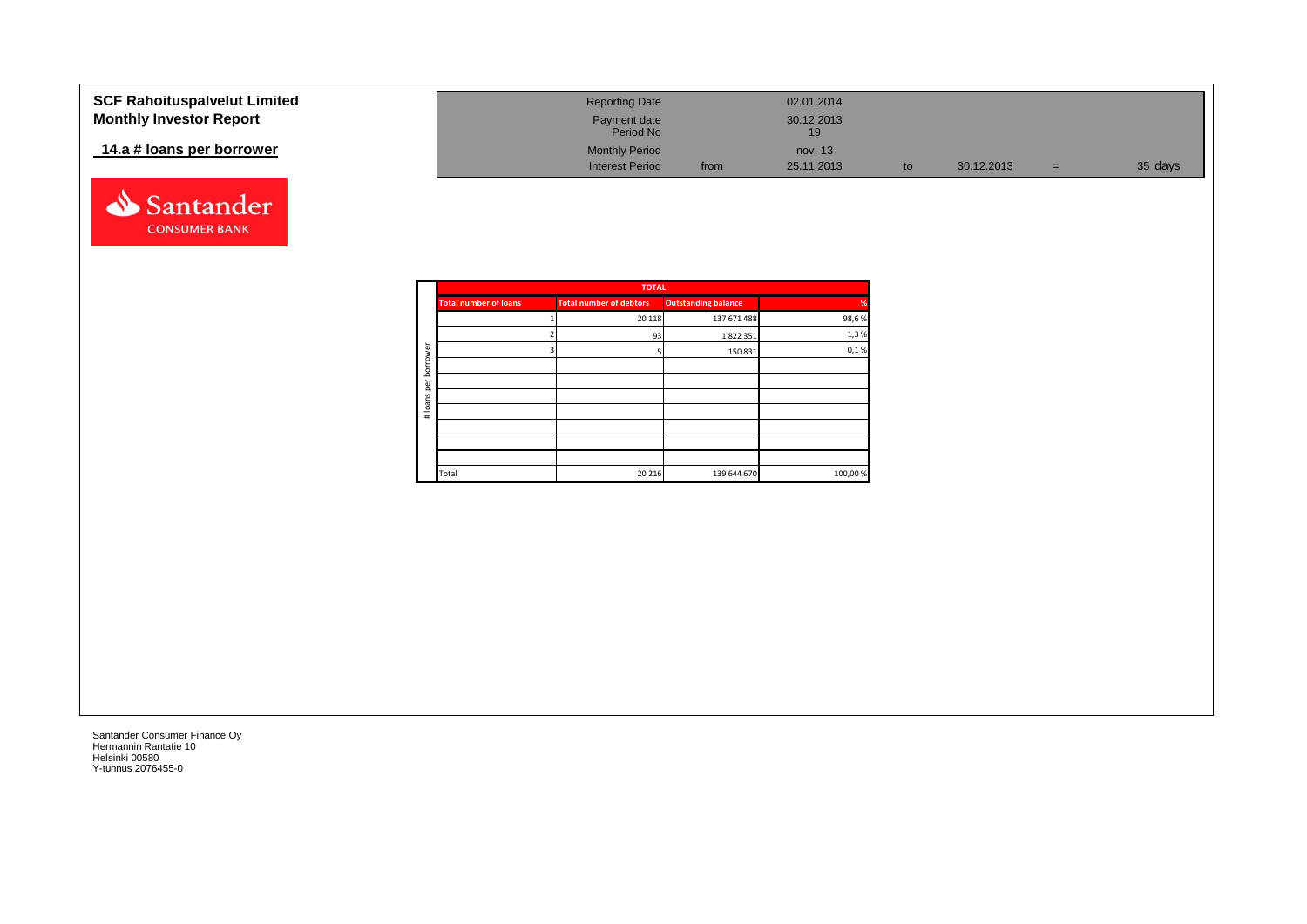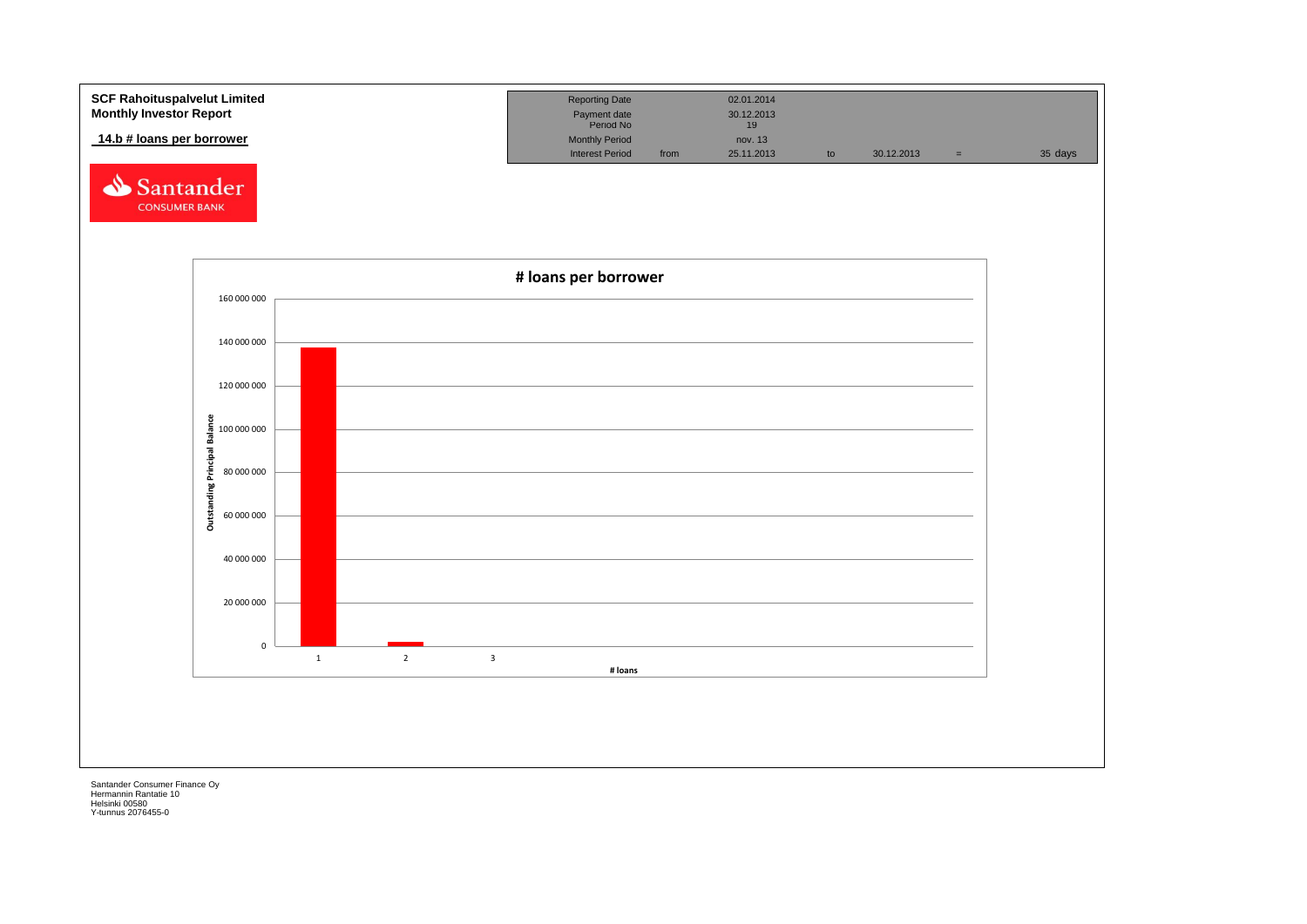| <b>SCF Rahoituspalvelut Limited</b> |
|-------------------------------------|
| <b>Monthly Investor Report</b>      |

## **15.a Amortization Profile**



| <b>SCF Rahoituspalvelut Limited</b> | <b>Reporting Date</b>     |      | 02.01.2014       |            |     |         |
|-------------------------------------|---------------------------|------|------------------|------------|-----|---------|
| <b>Monthly Investor Report</b>      | Payment date<br>Period No |      | 30.12.2013<br>19 |            |     |         |
| 15.a Amortization Profile           | <b>Monthly Period</b>     |      | nov. 13          |            |     |         |
|                                     | <b>Interest Period</b>    | from | 25.11.2013       | 30.12.2013 | $=$ | 35 days |

| <b>TOTAL</b>   |    |                        |                        |                     |                 |        |            |
|----------------|----|------------------------|------------------------|---------------------|-----------------|--------|------------|
| <b>Period</b>  |    | <b>Opening Balance</b> | <b>Closing Balance</b> | <b>Amortization</b> | <b>Interest</b> | Yield  | Percentage |
|                |    |                        |                        |                     |                 |        |            |
|                |    | 139 644 670            | 133 765 260            | 5 879 411           | 561 669         | 2,24 % | 6,72%      |
|                |    | 133 765 260            | 127 896 250            | 5 869 010           | 539 506         | 2,24 % | 6,43%      |
|                |    | 127 896 250            | 122 088 105            | 5 808 145           | 517067          | 2,25 % | 6,14%      |
|                |    | 122 088 105            | 116 440 021            | 5 648 084           | 494 997         | 2,25 % | 5,85%      |
|                |    | 116 440 021            | 110 758 759            | 5 681 262           | 473 565         | 2,26 % | 5,57%      |
|                |    | 110 758 759            | 105 226 209            | 5 5 3 2 5 5 0       | 452 029         | 2,27%  | 5,29%      |
| periods)<br>20 |    | 105 226 209            | 99 581 561             | 5 644 648           | 431 019         | 2,28%  | 5,00%      |
|                |    | 99 581 561             | 94 250 186             | 5 3 3 1 3 7 5       | 409 674         | 2,29 % | 4,74%      |
|                |    | 94 250 186             | 89 115 727             | 5 134 458           | 389 441         | 2,30 % | 4,48%      |
|                | 10 | 89 115 727             | 83 972 006             | 5 143 721           | 369 555         | 2,31%  | 4,22%      |
|                | 11 | 83 972 006             | 79 189 845             | 4782162             | 349 895         | 2,32 % | 3,98%      |
|                | 12 | 79 189 845             | 74 365 142             | 4 8 2 4 7 0 2       | 331 281         | 2,33 % | 3,74%      |
|                | 13 | 74 365 142             | 69 855 568             | 4 509 575           | 312 361         | 2,34 % | 3,51%      |
|                | 14 | 69 855 568             | 65 319 677             | 4 5 3 5 8 9 1       | 294 463         | 2,34 % | 3,28%      |
|                | 15 | 65 319 677             | 60 920 019             | 4 399 658           | 276 652         | 2,35 % | 3,06%      |
|                | 16 | 60 920 019             | 56 911 100             | 4 008 919           | 259 031         | 2,36 % | 2,86%      |
|                | 17 | 56 911 100             | 53 032 552             | 3 878 548           | 242 522         | 2,37 % | 2,67%      |
|                | 18 | 53 032 552             | 49 152 876             | 3879676             | 226 379         | 2,37 % | 2,47%      |
|                | 19 | 49 152 876             | 45 586 513             | 3 5 6 6 3 6 3       | 210 158         | 2,38%  | 2,29%      |
|                | 20 | 45 586 513             | 42 188 579             | 3 397 934           | 195 152         | 2,38%  | 2,12%      |
|                |    |                        |                        |                     |                 |        |            |
|                |    |                        |                        |                     |                 |        |            |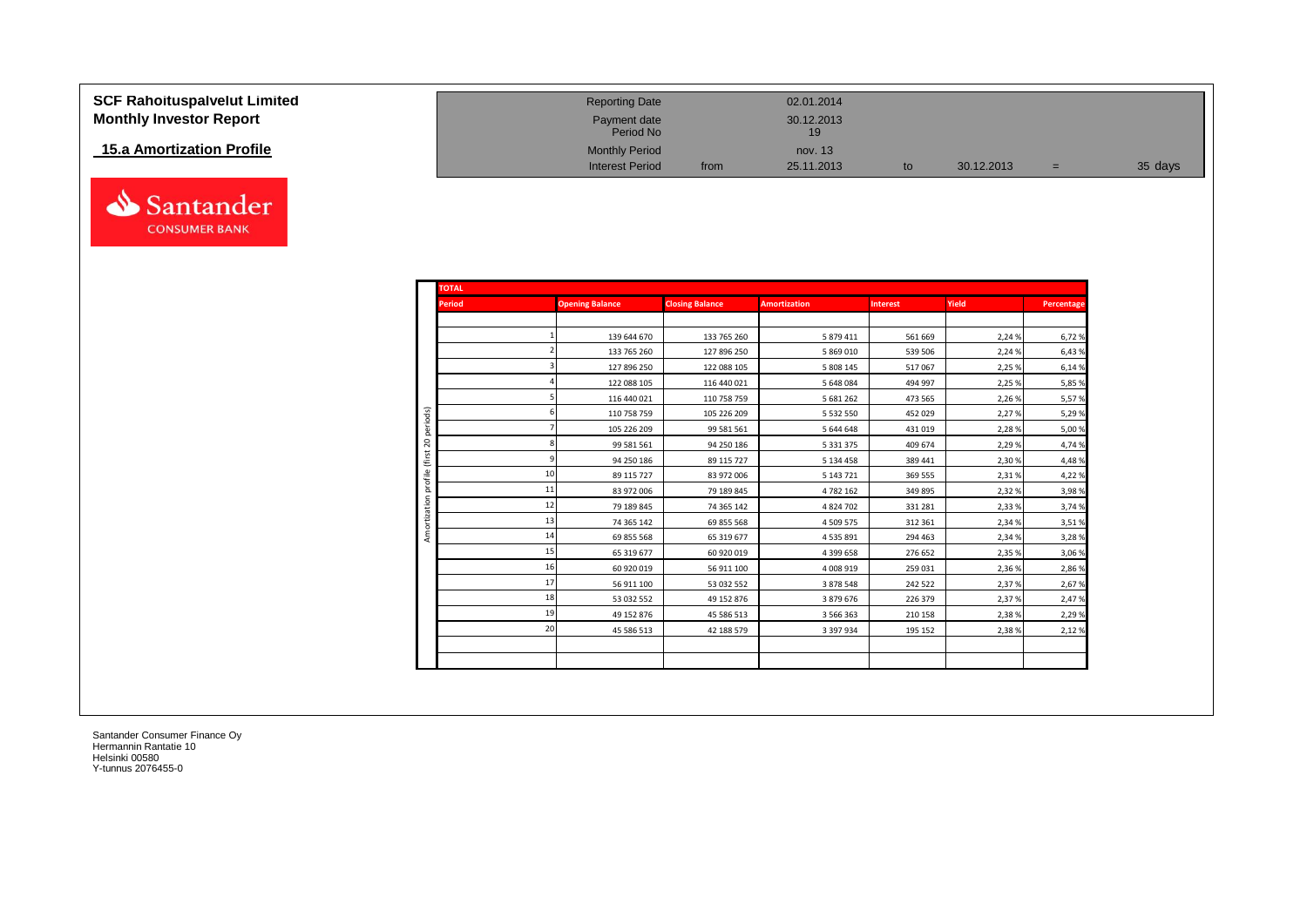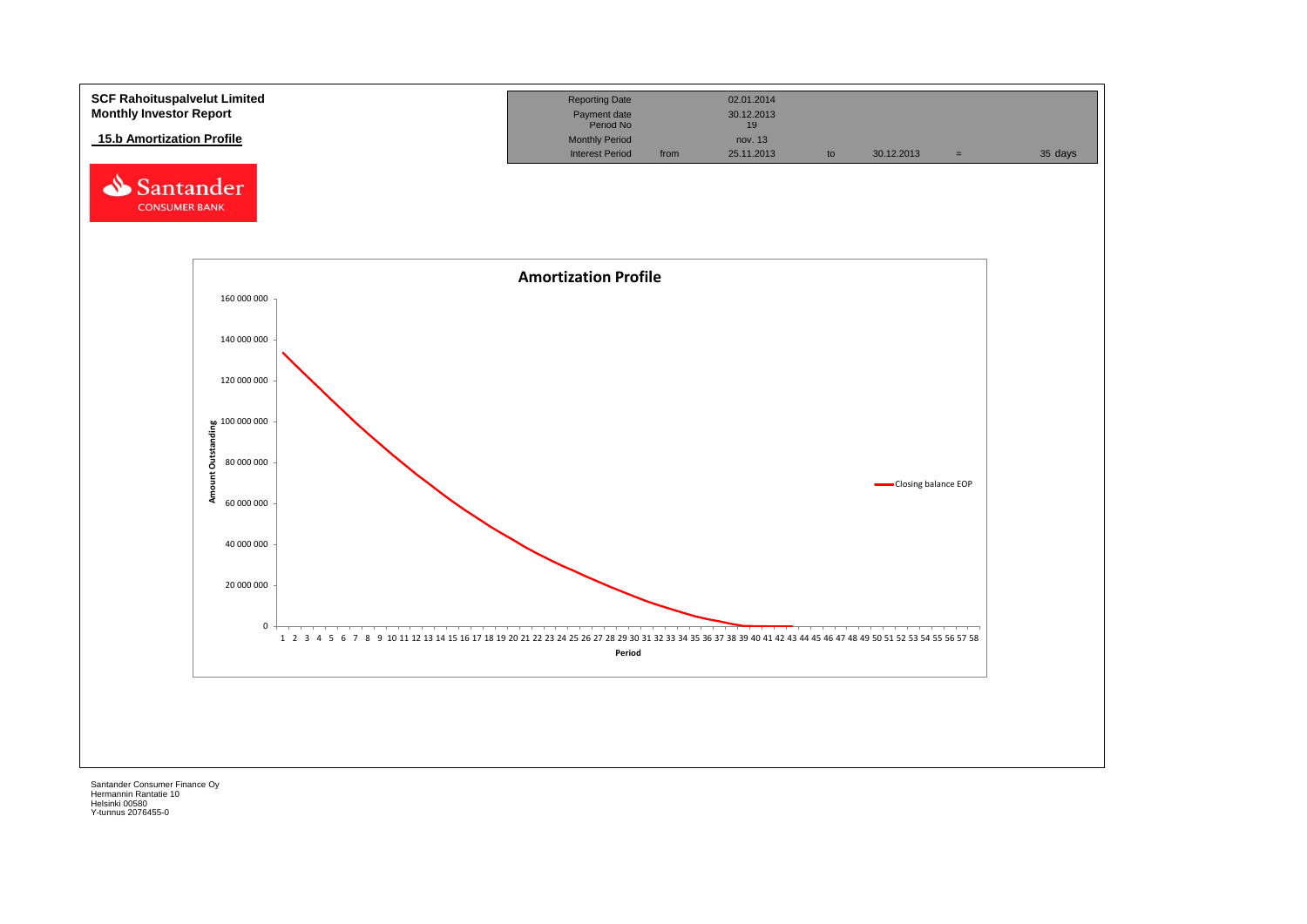| <b>SCF Rahoituspalvelut Limited</b><br><b>Monthly Investor Report</b> | <b>Reporting Date</b><br>Payment date |      | 02.01.2014<br>30.12.2013 |            |     |         |
|-----------------------------------------------------------------------|---------------------------------------|------|--------------------------|------------|-----|---------|
|                                                                       | Period No                             |      | 19                       |            |     |         |
| 16.a Payment Holidays                                                 | <b>Monthly Period</b>                 |      | nov. 13                  |            |     |         |
|                                                                       | <b>Interest Period</b>                | from | 25.11.2013               | 30.12.2013 | $=$ | 35 days |



|                | <b>TOTAL</b>  |                        |                                  |                        |
|----------------|---------------|------------------------|----------------------------------|------------------------|
|                | <b>Period</b> | <b>No of contracts</b> | <b>Number of periods granted</b> | <b>Sum of Payments</b> |
|                | 201 205       | 107                    | 146                              | 1 3 1 2 2 0 4          |
|                | 201 206       | 156                    | 231                              | 1640795                |
|                | 201 207       | 159                    | 237                              | 2 032 683              |
|                | 201 208       | 133                    | 183                              | 1 566 704              |
|                | 201 209       | 109                    | 156                              | 1 085 190              |
|                | 201 210       | 89                     | 138                              | 998 306                |
|                | 201 211       | 88                     | 132                              | 933 247                |
| Paymet Holiday | 201 212       | 143                    | 183                              | 1 3 6 4 7 4 3          |
|                | 201 301       | 116                    | 167                              | 1 256 432              |
|                | 201 302       | 122                    | 175                              | 1 307 946              |
|                | 201 303       | 123                    | 166                              | 1 409 025              |
|                | 201 304       | 85                     | 117                              | 770 640                |
|                | 201 305       | 84                     | 116                              | 757 900                |
|                | 201 306       | 101                    | 142                              | 1 040 461              |
|                | 201 307       | 126                    | 164                              | 1 241 172              |
|                | 201 308       | 104                    | 140                              | 1 090 321              |
|                | 201 309       | 56                     | 73                               | 466 112                |
|                | 201 310       | 43                     | 59                               | 359 981                |
|                | 201 311       | 57                     | 85                               | 502891,47              |
|                | Total         | 2 0 0 1                | 2810                             | 21 136 752             |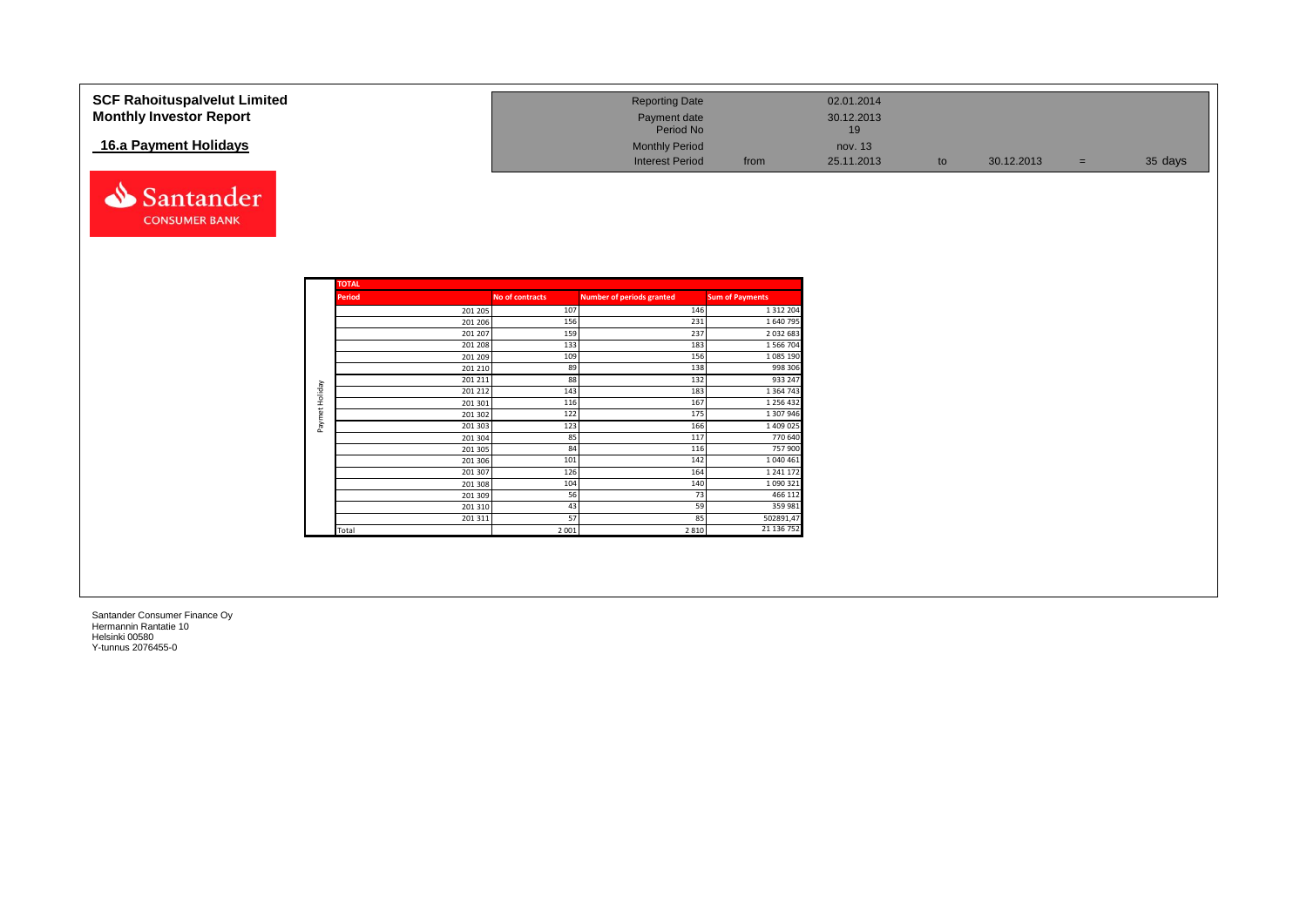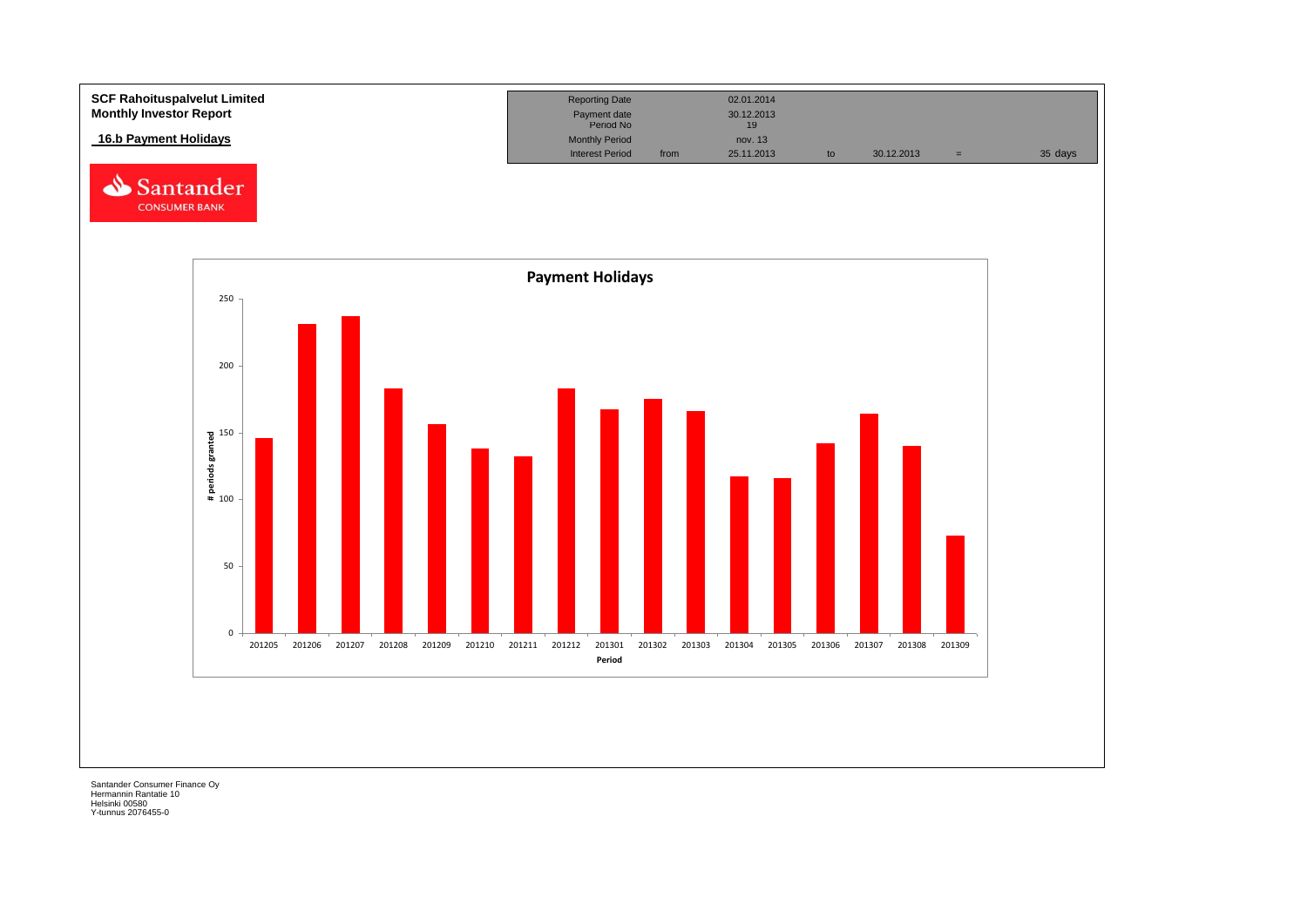| <b>SCF Rahoituspalvelut Limited</b> |              |              |                    |                | <b>Reporting Date</b>      |      | 02.01.2014 |    |            |     |         |
|-------------------------------------|--------------|--------------|--------------------|----------------|----------------------------|------|------------|----|------------|-----|---------|
| <b>Monthly Investor Report</b>      |              |              |                    |                | Payment date               |      | 30.12.2013 |    |            |     |         |
|                                     |              |              |                    |                | Period No                  |      | 19         |    |            |     |         |
| 17.a Restructured Loans             |              |              |                    |                | <b>Monthly Period</b>      |      | nov. 13    |    |            |     |         |
|                                     |              |              |                    |                | <b>Interest Period</b>     | from | 25.11.2013 | to | 30.12.2013 | $=$ | 35 days |
|                                     |              |              |                    |                |                            |      |            |    |            |     |         |
|                                     |              |              |                    |                |                            |      |            |    |            |     |         |
| Santander                           |              |              |                    |                |                            |      |            |    |            |     |         |
| <b>CONSUMER BANK</b>                |              |              |                    |                |                            |      |            |    |            |     |         |
|                                     |              |              |                    |                |                            |      |            |    |            |     |         |
|                                     |              |              |                    |                |                            |      |            |    |            |     |         |
|                                     |              |              |                    |                |                            |      |            |    |            |     |         |
|                                     |              |              |                    |                |                            |      |            |    |            |     |         |
|                                     |              | <b>TOTAL</b> |                    |                |                            |      |            |    |            |     |         |
|                                     |              | Period       | <b>No</b>          |                | <b>Outstanding Balance</b> |      |            |    |            |     |         |
|                                     |              |              | 201205<br>201206   |                |                            |      |            |    |            |     |         |
|                                     |              |              | 201207             |                | 4 0 14                     |      |            |    |            |     |         |
|                                     |              |              | 201208             |                |                            |      |            |    |            |     |         |
|                                     |              |              | 201209             |                |                            |      |            |    |            |     |         |
|                                     |              |              | 201210             |                |                            |      |            |    |            |     |         |
|                                     |              |              | 201211<br>201212   |                | 21 6 9 9                   |      |            |    |            |     |         |
|                                     |              |              | 201 301            |                | 4975                       |      |            |    |            |     |         |
|                                     | Restructured |              | 201 302            |                |                            |      |            |    |            |     |         |
|                                     |              |              | 201 303            |                | 8 5 3 6                    |      |            |    |            |     |         |
|                                     |              |              | 201 304<br>201 305 |                |                            |      |            |    |            |     |         |
|                                     |              |              | 201 306            |                | 404                        |      |            |    |            |     |         |
|                                     |              |              | 201 307            |                |                            |      |            |    |            |     |         |
|                                     |              |              | 201 308            |                |                            |      |            |    |            |     |         |
|                                     |              |              | 201 309<br>201 310 | $\mathbf{1}$   | 14 6 27                    |      |            |    |            |     |         |
|                                     |              |              | 201 311            | $\overline{1}$ | 3 6 15                     |      |            |    |            |     |         |
|                                     |              | Total        |                    | $\overline{ }$ | 57869                      |      |            |    |            |     |         |
|                                     |              |              |                    |                |                            |      |            |    |            |     |         |
|                                     |              |              |                    |                |                            |      |            |    |            |     |         |
|                                     |              |              |                    |                |                            |      |            |    |            |     |         |
|                                     |              |              |                    |                |                            |      |            |    |            |     |         |
|                                     |              |              |                    |                |                            |      |            |    |            |     |         |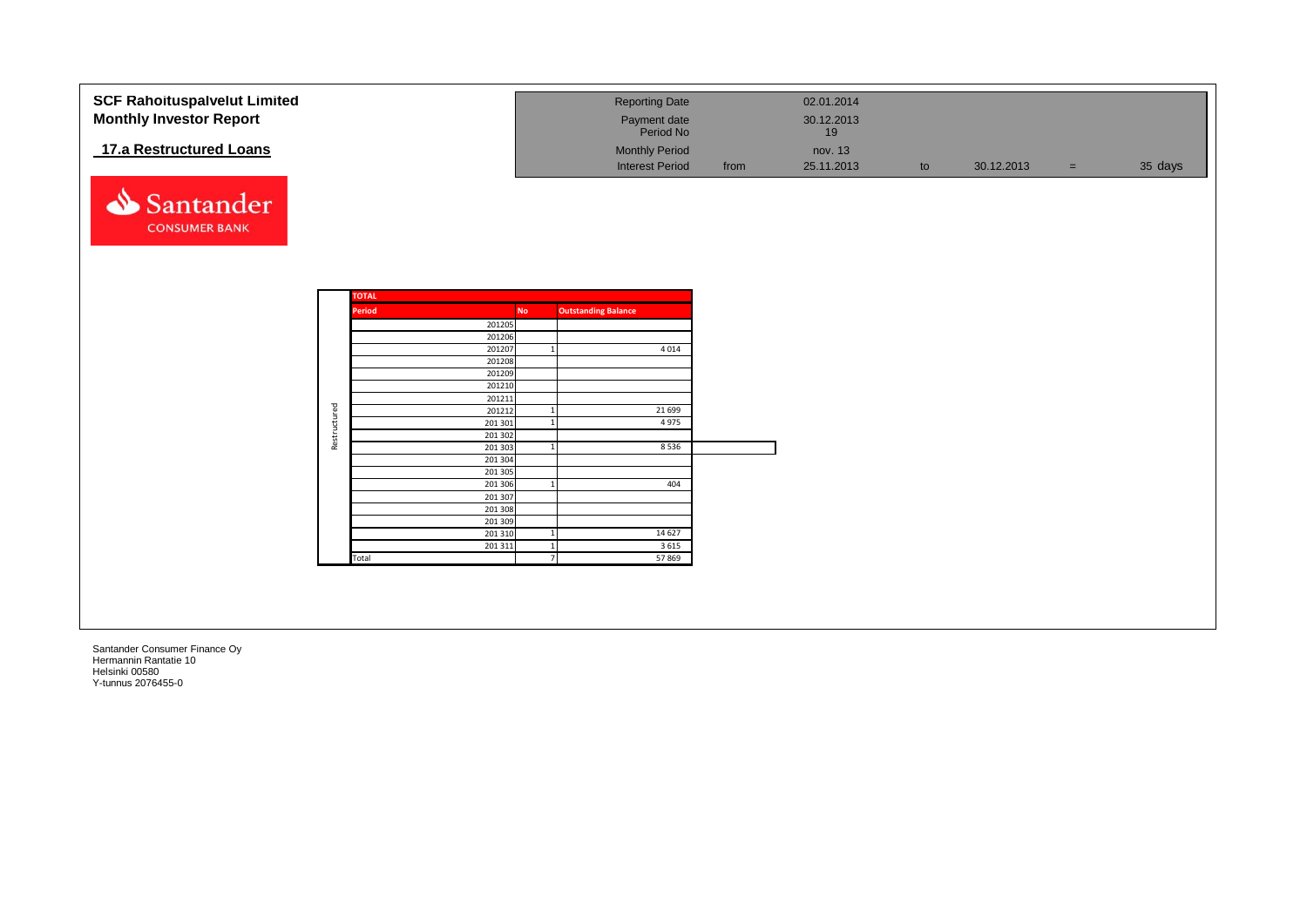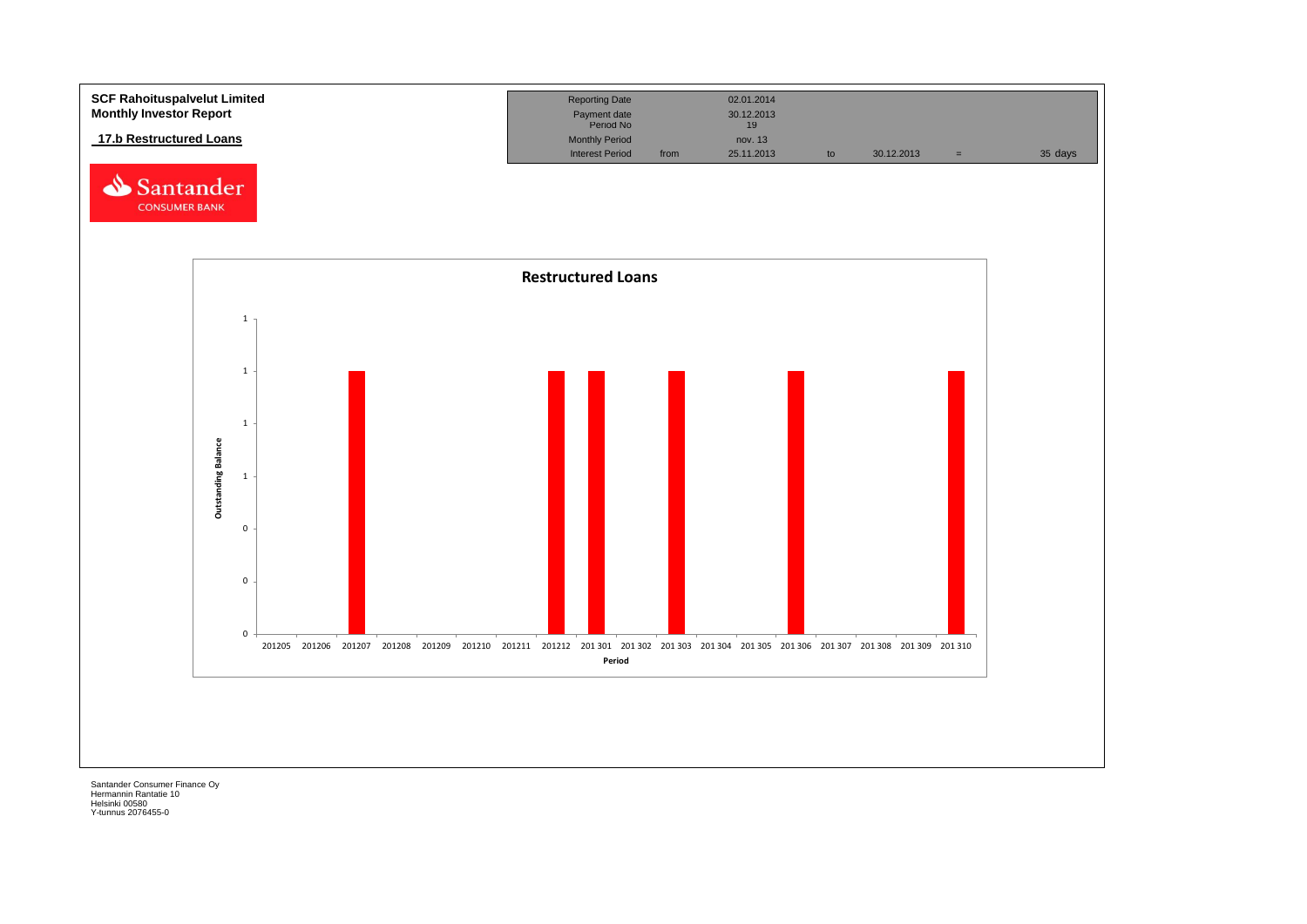| <b>SCF Rahoituspalvelut Limited</b> | <b>Reporting Date</b>     |      | 02.01.2014       |            |   |         |  |
|-------------------------------------|---------------------------|------|------------------|------------|---|---------|--|
| <b>Monthly Investor Report</b>      | Payment date<br>Period No |      | 30.12.2013<br>19 |            |   |         |  |
| 18. Defaults, recoveries and loss   | <b>Monthly Period</b>     |      | nov. 13          |            |   |         |  |
|                                     | <b>Interest Period</b>    | from | 25.11.2013       | 30.12.2013 | = | 35 days |  |



|                        |                                 | <b>Recovery</b><br>Quarter |                   | 2012 3                    |      |                   | 20124                     |         |
|------------------------|---------------------------------|----------------------------|-------------------|---------------------------|------|-------------------|---------------------------|---------|
| <b>Default Quarter</b> | <b>Default</b><br><b>Amount</b> | No Of Loans                | <b>Recoveries</b> | Cum.<br><b>Recoveries</b> | Loss | <b>Recoveries</b> | Cum.<br><b>Recoveries</b> | Loss    |
| 2012 03                | 263 458                         | 23                         |                   |                           |      | 128 273           | 128 273                   | 135 184 |
| 2012 04                | 356 966                         | 15                         |                   |                           |      | 93 797            | 93 797                    | 263 168 |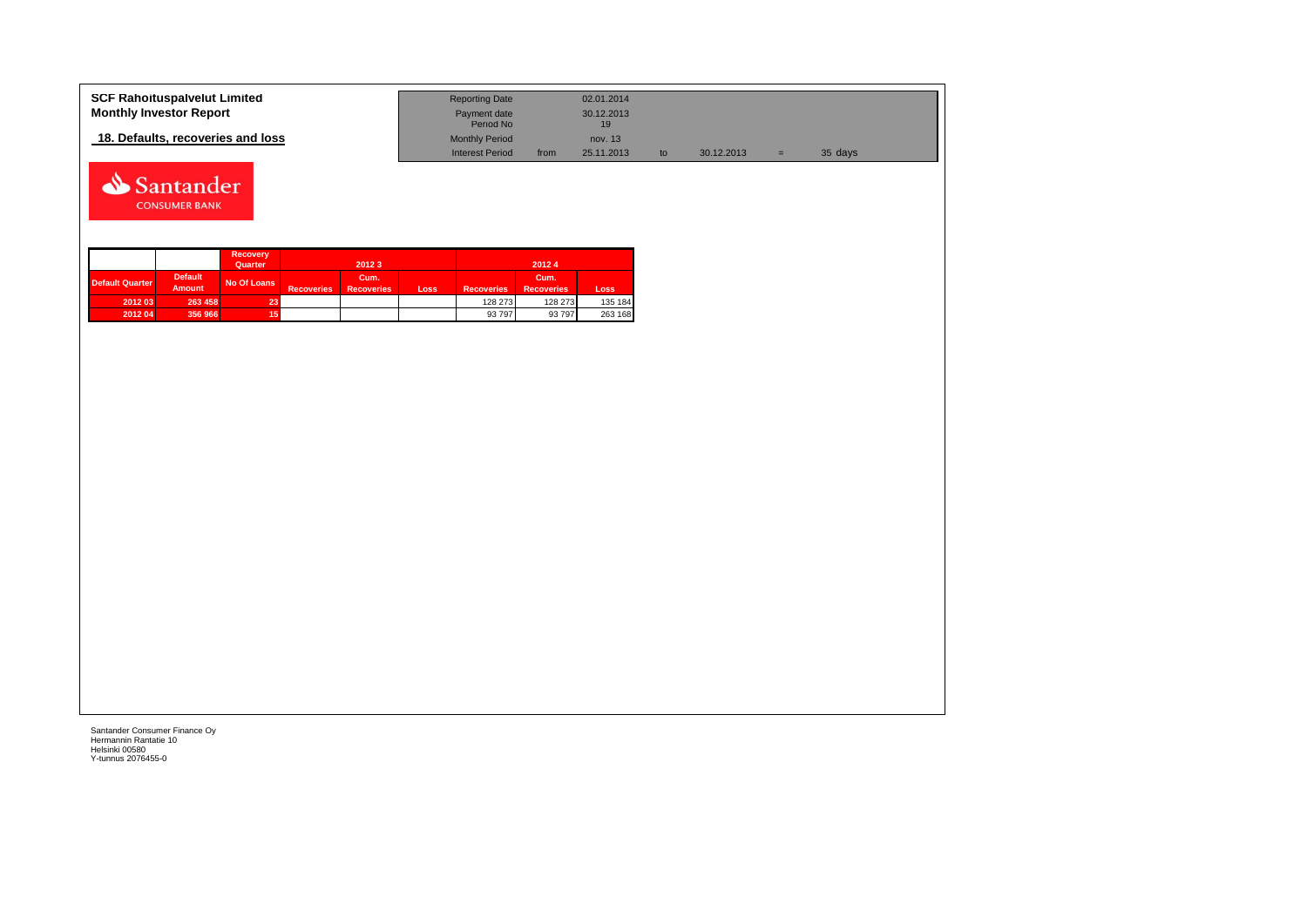| <b>SCF Rahoituspalvelut Limited</b><br><b>Monthly Investor Report</b>             |           | <b>Reporting Date</b><br>Payment date           |      | 02.01.2014<br>30.12.2013 |    |            |     |         |
|-----------------------------------------------------------------------------------|-----------|-------------------------------------------------|------|--------------------------|----|------------|-----|---------|
|                                                                                   |           | Period No                                       |      | 19                       |    |            |     |         |
| 19. Priority of Payments                                                          |           | <b>Monthly Period</b><br><b>Interest Period</b> | from | nov. 13<br>25.11.2013    | to | 30.12.2013 | $=$ | 35 days |
| Santander<br><b>CONSUMER BANK</b>                                                 |           |                                                 |      |                          |    |            |     |         |
| <b>Purchaser Priority of Payments</b>                                             |           |                                                 |      |                          |    |            |     |         |
| Purchaser Available Distribution Amount                                           | $+$       | 11 487 743,10 EUR                               |      |                          |    |            |     |         |
| Senior Expenses                                                                   |           | 16 051,67 EUR                                   |      |                          |    |            |     |         |
| Servicing Fee                                                                     |           | 75 808,10 EUR                                   |      |                          |    |            |     |         |
| Interest on Loan to Issuer                                                        |           | 880 261,33 EUR                                  |      |                          |    |            |     |         |
| Principal on Loan to Issuer                                                       |           | 10 515 622,00 EUR                               |      |                          |    |            |     |         |
| Principal on Purchaser Subordinated Loan                                          |           | <b>EUR</b><br>$\sim$                            |      |                          |    |            |     |         |
| <b>Issuer Priority of Payments</b><br><b>Issuer Available Distribution Amount</b> | $\ddot{}$ | 15 916 364,60 EUR                               |      |                          |    |            |     |         |
| Senior Expenses                                                                   |           | 15 843,34 EUR                                   |      |                          |    |            |     |         |
| Net Swap Payments                                                                 |           | 296112,0281 EUR                                 |      |                          |    |            |     |         |
| Interest Notes Class A                                                            |           | 76 456,00 EUR                                   |      |                          |    |            |     |         |
| Payments to Liquidity Provider                                                    |           | <b>EUR</b><br>$\omega_{\rm{max}}$               |      |                          |    |            |     |         |
| Principal Payments on Class A                                                     |           | 10 515 622,00 EUR                               |      |                          |    |            |     |         |
| Interest Notes Class B                                                            |           | 94 629,00 EUR                                   |      |                          |    |            |     |         |
| Principal Payments Class B                                                        |           | - EUR                                           |      |                          |    |            |     |         |
| Payments to Reserve Fund                                                          |           | 4 189 312,53 EUR                                |      |                          |    |            |     |         |
| Interest Issuer Subordinated Loan                                                 |           | 329 159,44 EUR                                  |      |                          |    |            |     |         |
| Principal Issuer Subordinated Loan                                                |           | <b>EUR</b><br>$\omega_{\rm{eff}}$               |      |                          |    |            |     |         |
| Termination Payment Swap Counterparty                                             |           | <b>EUR</b><br>$\sim$                            |      |                          |    |            |     |         |
| Payment to Purchaser                                                              |           | 399 230,26 EUR                                  |      |                          |    |            |     |         |
| <b>Purchaser Priority of Payments: Second Pass</b>                                |           |                                                 |      |                          |    |            |     |         |
| Available Distribution Amount                                                     | $\ddot{}$ | 399 230,26 EUR                                  |      |                          |    |            |     |         |
| Servicer Advance Fund Replenishment                                               |           | <b>EUR</b><br>$\sim$                            |      |                          |    |            |     |         |
| Interest on Purchaser Subordinated Loan (SAF)                                     |           | 303,92 EUR                                      |      |                          |    |            |     |         |
| Principal on Purchaser Subordinated Loan (SAF)                                    |           | <b>EUR</b><br>$\sim$                            |      |                          |    |            |     |         |
| Payment of residual funds to Seller                                               | $=$       | 398 926,34 EUR                                  |      |                          |    |            |     |         |
|                                                                                   |           |                                                 |      |                          |    |            |     |         |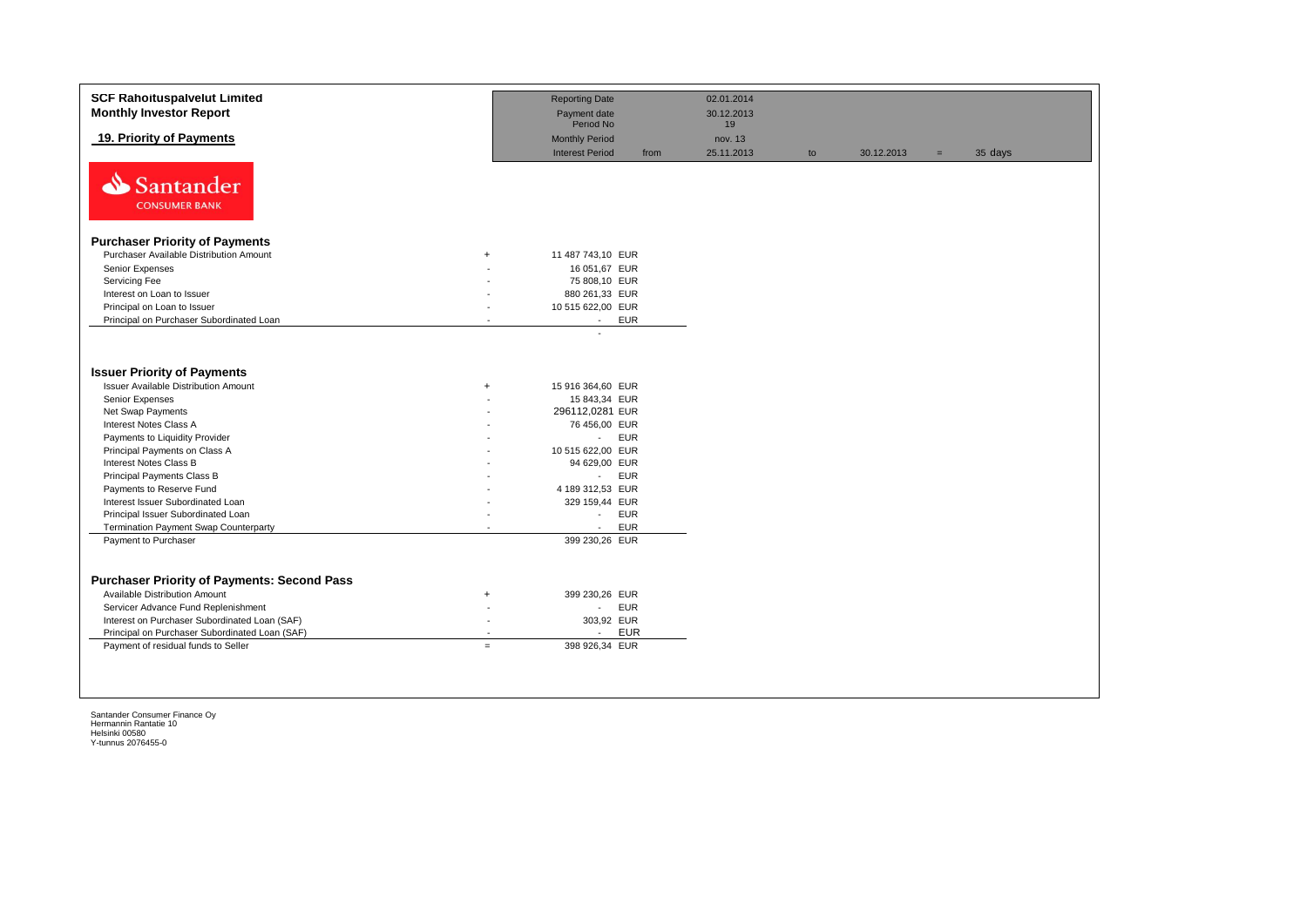| <b>SCF Rahoituspalvelut Limited</b><br><b>Monthly Investor Report</b> |                                        | <b>Reporting Date</b><br>Payment date                                | 02.01.2014<br>30.12.2013          |            |                |  |
|-----------------------------------------------------------------------|----------------------------------------|----------------------------------------------------------------------|-----------------------------------|------------|----------------|--|
| <b>20. Transaction Costs</b>                                          |                                        | Period No<br><b>Monthly Period</b><br><b>Interest Period</b><br>from | 19<br>nov. 13<br>25.11.2013<br>to | 30.12.2013 | 35 days<br>$=$ |  |
| Santander<br><b>CONSUMER BANK</b>                                     |                                        |                                                                      |                                   |            |                |  |
| <b>Transaction Costs</b>                                              | <b>All Notes</b>                       | <b>Class A</b>                                                       | <b>Class B</b>                    |            |                |  |
| Senior Expenses                                                       | 16 051,67 EUR                          |                                                                      |                                   |            |                |  |
| Interest accrued for the Period                                       | 171 085,00 EUR                         | 76 456,00 EUR                                                        | 94 629,00 EUR                     |            |                |  |
| Cumulative Interest accrued                                           | 6 297 317,00 EUR                       | 4 575 638,00 EUR                                                     | 1721 679,00 EUR                   |            |                |  |
| <b>Interest Payments</b>                                              | 171 085,00 EUR                         | 76 456,00 EUR                                                        | 94 629,00 EUR                     |            |                |  |
| <b>Cumulative Interest Payments</b>                                   | 6 297 317,00 EUR                       | 4 575 638,00 EUR                                                     | 1721 679,00 EUR                   |            |                |  |
| Interest accrued on Subordinated Loans for the Period                 | 329 463,36 EUR                         |                                                                      |                                   |            |                |  |
| Cumulative Interest accrued on Subordinated Loans                     | 3 406 499,43 EUR                       |                                                                      |                                   |            |                |  |
| Interest Payments on Subordinated Loans                               | 329 463,36 EUR                         |                                                                      |                                   |            |                |  |
| Cumulative Interest Payments on Subordinated Loans                    | 3 406 499,43 EUR                       |                                                                      |                                   |            |                |  |
| Unpaid Interest for the Period                                        | <b>EUR</b><br>$\overline{\phantom{a}}$ |                                                                      |                                   |            |                |  |
| <b>Cumulative Unpaid Interest</b>                                     | <b>EUR</b><br>$\blacksquare$           |                                                                      |                                   |            |                |  |
|                                                                       |                                        |                                                                      |                                   |            |                |  |
|                                                                       |                                        |                                                                      |                                   |            |                |  |
|                                                                       |                                        |                                                                      |                                   |            |                |  |
|                                                                       |                                        |                                                                      |                                   |            |                |  |
|                                                                       |                                        |                                                                      |                                   |            |                |  |
|                                                                       |                                        |                                                                      |                                   |            |                |  |
|                                                                       |                                        |                                                                      |                                   |            |                |  |
|                                                                       |                                        |                                                                      |                                   |            |                |  |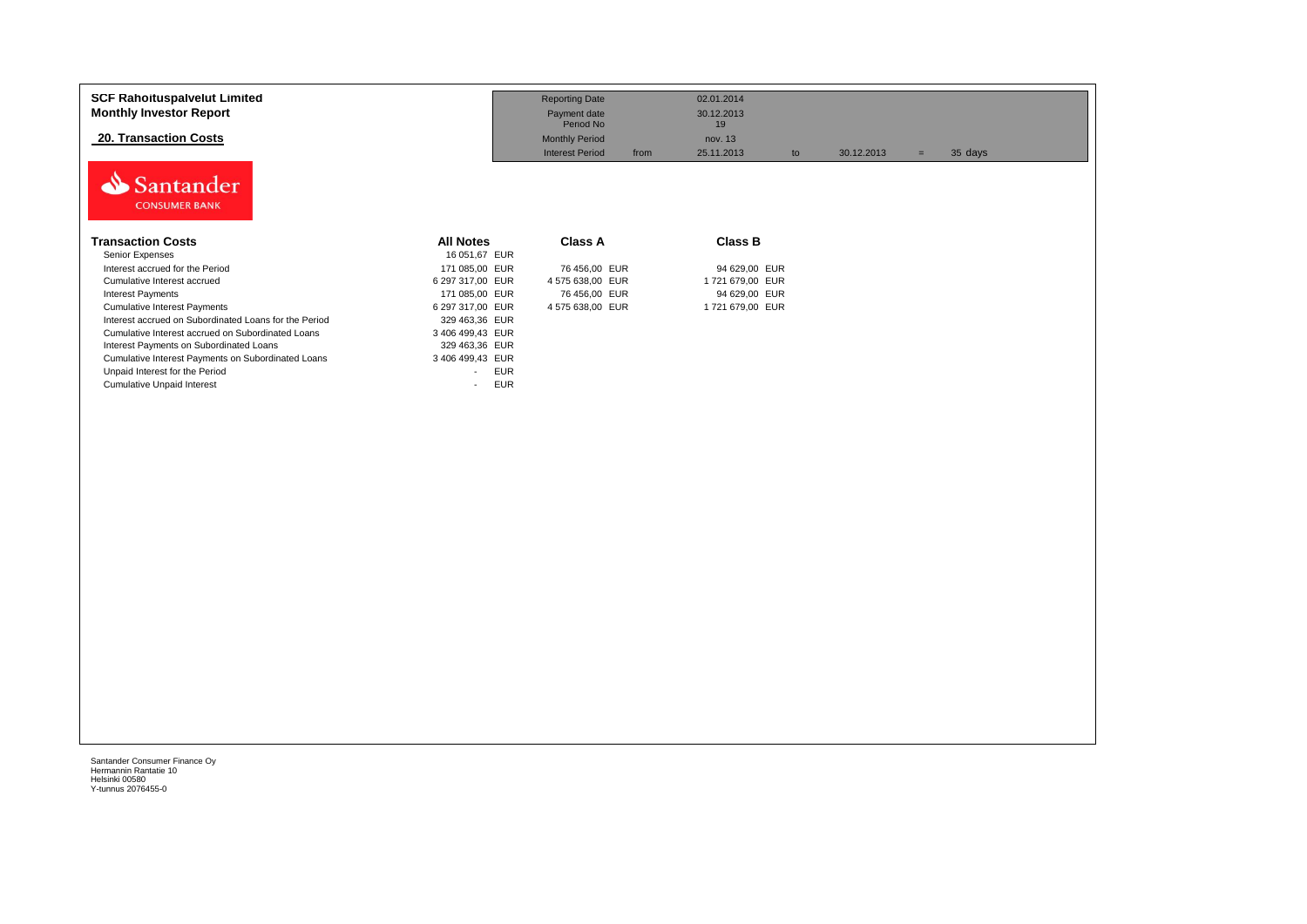| <b>SCF Rahoituspalvelut Limited</b><br><b>Monthly Investor Report</b><br>21. Swap Counterparty Data<br>Santander<br><b>CONSUMER BANK</b>                                                                                |                                                                                                                           | <b>Reporting Date</b><br>Payment date<br>Period No<br><b>Monthly Period</b><br><b>Interest Period</b><br>from | 02.01.2014<br>30.12.2013<br>19<br>nov. 13<br>25.11.2013 | to | 30.12.2013 | $=$ | 35 days |
|-------------------------------------------------------------------------------------------------------------------------------------------------------------------------------------------------------------------------|---------------------------------------------------------------------------------------------------------------------------|---------------------------------------------------------------------------------------------------------------|---------------------------------------------------------|----|------------|-----|---------|
| <b>Swap Counterparty Data</b><br>Swap Counterparty Provider<br>Swap Rating Trigger Breach<br>Swap Collateral posted                                                                                                     | Banco Santander SA<br>yes<br>716 965 EUR                                                                                  | Based on calculations as of 13th December 2013                                                                |                                                         |    |            |     |         |
| <b>Swap Data</b><br>Swap Type<br>Swap Average Performing Balance<br>1M Euribor (Notes, Swap)<br>Gross Amount Due to Swap Counterparty<br>Gross Amount Due from Swap Counterparty<br>Net Amount Due to Swap Counterparty | Fixed Floating Interest Rate Swap<br>144 902 822,43 EUR<br>0,1260 %<br>896 104,67 EUR<br>599 992,64 EUR<br>296 112,03 EUR |                                                                                                               |                                                         |    |            |     |         |

Helsinki 00580 Y-tunnus 2076455-0